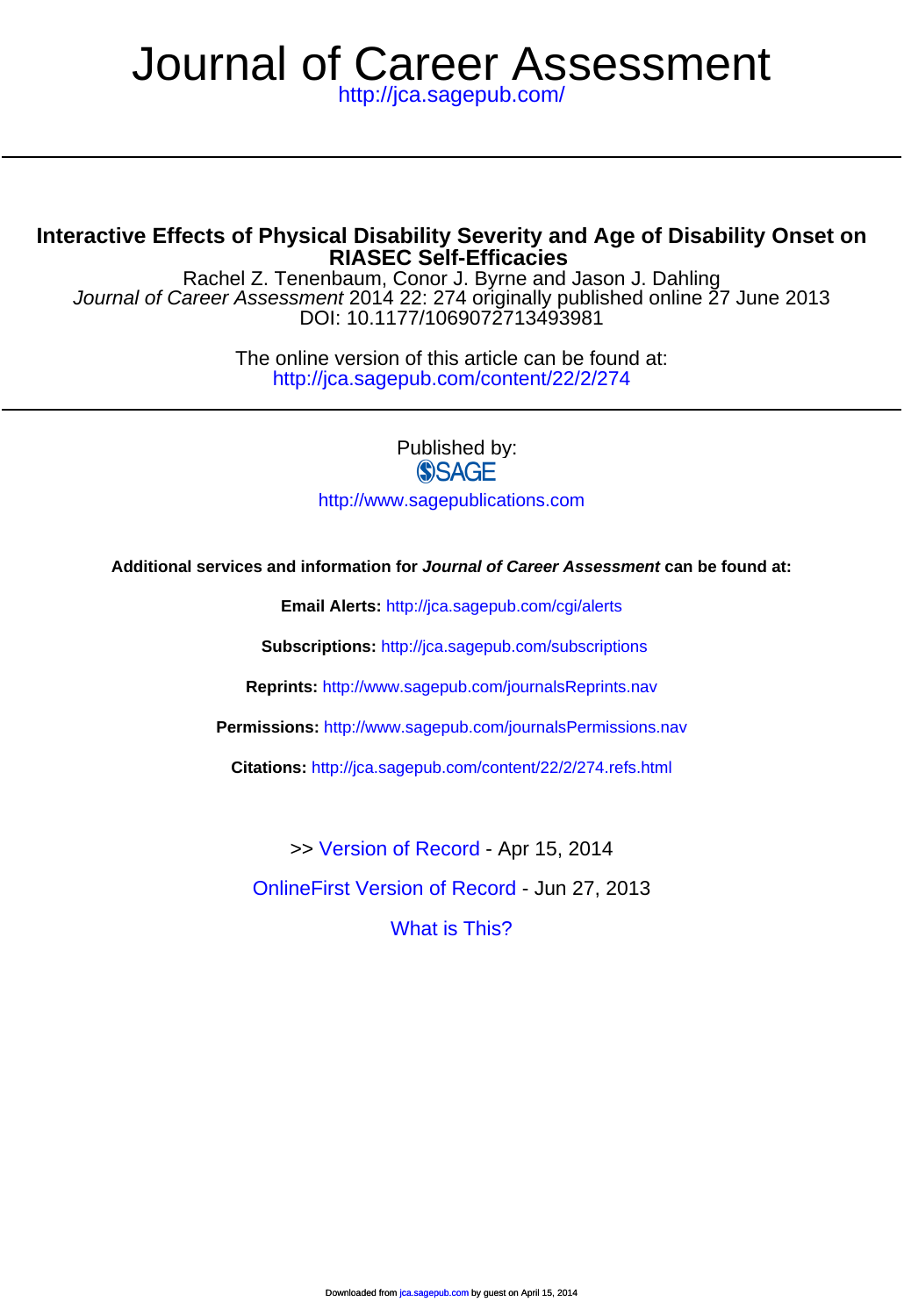# Interactive Effects of Physical Disability Severity and Age of Disability Onset on RIASEC Self-Efficacies

Journal of Career Assessment 2014, Vol. 22(2) 274-289 © The Author(s) 2013 Reprints and permission: [sagepub.com/journalsPermissions.nav](http://www.sagepub.com/journalsPermissions.nav) DOI: 10.1177/1069072713493981 [jca.sagepub.com](http://jca.sagepub.com)



# Rachel Z. Tenenbaum<sup>l</sup>, Conor J. Byrne<sup>l</sup>, and Jason J. Dahling<sup>l</sup>

#### Abstract

In this study, the authors focused on the context of physical disabilities (i.e., one's age when a disability manifests and the severity with which it impacts major life activities) to better understand how disabilities influence vocational self-efficacies. Consistent with Social Cognitive Career Theory, age of onset moderated the relationship between disability severity and self-efficacies in the Realistic, Artistic, Social, and Conventional vocational domains. Specifically, disability severity had a strong, negative impact on self-efficacies for people who became physically disabled later in life. In contrast, the relationship between disability severity and self-efficacy was nonsignificant for people who became disabled in early childhood. These findings held across Holland's Realistic, Investigative, Artistic, Social, Enterprising, and Conventional domains when controlling for a variety of other person inputs and domain-specific learning experiences.

#### Keywords

Social Cognitive Career Theory, RIASEC theory, vocational self-efficacy, vocational learning experiences, disability counseling, childhood disabilities, adult onset disabilities

Much vocational research emphasizes the effects of person inputs, like gender and ethnicity, and background affordances, like social support networks, on career development. In particular, Lent, Brown, and Hackett's (1994) Social Cognitive Career Theory (SCCT) describes the ways in which these personal factors impact people's capacity to develop self-efficacies and make effective career choices. For example, recent research on SCCT has demonstrated that inputs such as gender (Williams & Subich, 2006), race and ethnicity (Fouad & Byars-Winston, 2005; Tokar, Thompson, Plaufcan, & Williams, 2007), sexual orientation (Fisher, Gushue, & Cerrone, 2011; Morrow, Gore, & Campbell, 1996), personality (Schaub & Tokar, 2005), and, more recently, socioeconomic status (SES; Diemer et al., 2010; Thompson & Dahling, 2010, 2012) all affect vocational processes.

Corresponding Author:

<sup>&</sup>lt;sup>1</sup> Department of Psychology, The College of New Jersey, Ewing, NJ, USA

Jason J. Dahling, Department of Psychology, The College of New Jersey, 2000 Pennington Rd, Ewing, NJ 08628, USA. Email: dahling@tcnj.edu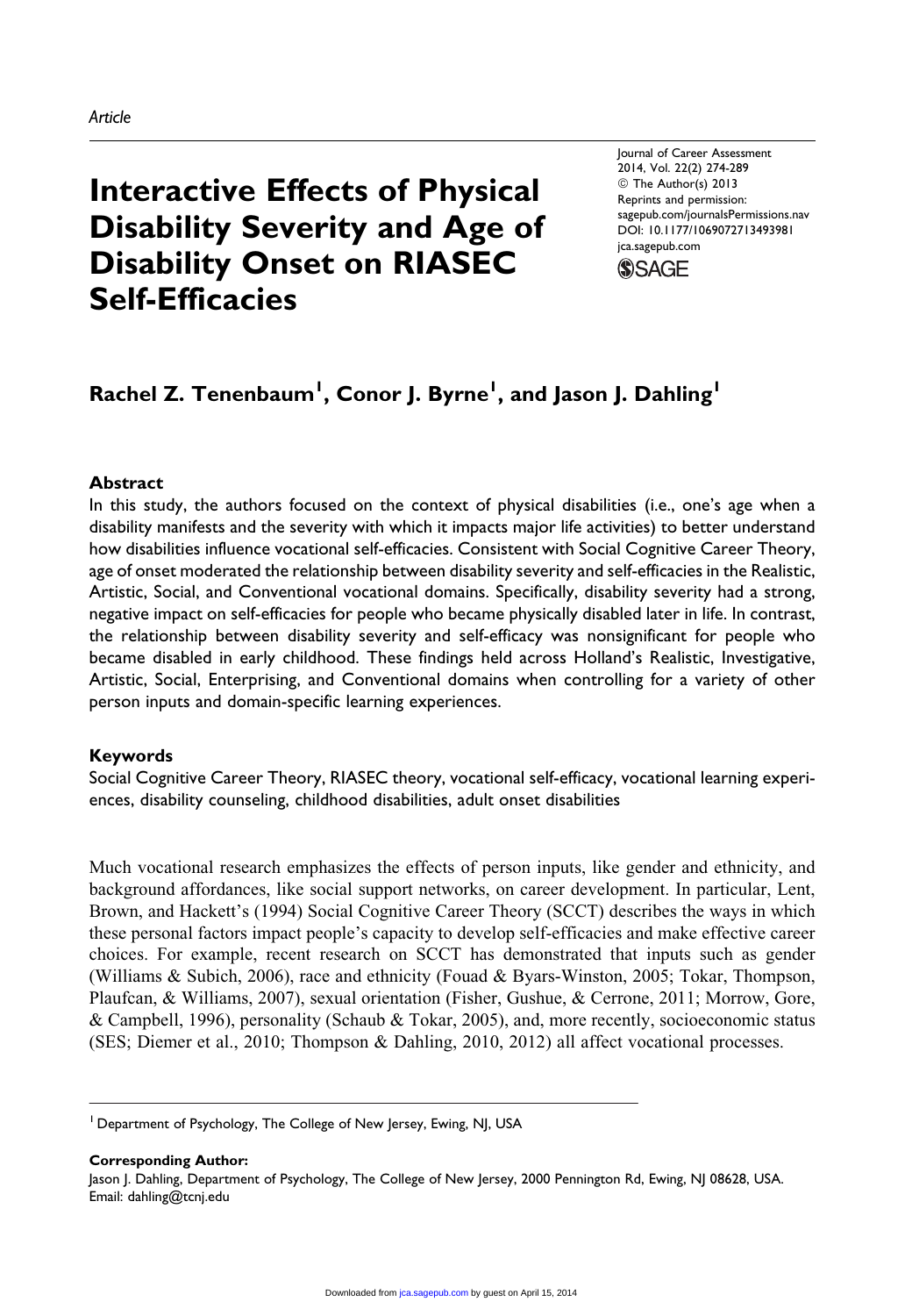In this study, we consider physical disabilities as a person input in SCCT. Within the vocational literature, disabilities have received less attention than other person inputs; a recent review by Foley-Nicpon and Lee (2012) indicated that less than 3% of the research published between 1990 and 2010 in major counseling psychology journals concerned disabilities. Further, of the 55 articles identified in their review, only 18 involved empirical analyses of quantitative or qualitative data. The limited existing research on disabilities has also generally focused on cognitive and learning disabilities to the exclusion of physical disabilities (e.g., Dipeolu, Reardon, Sampson, & Burkhead, 2002; Ochs & Roessler, 2004; Smith & Milson, 2011). As noted by Buist-Bouwman and colleagues (2006), physical disabilities pose different vocational challenges and warrant unique attention. For example, physical disabilities can introduce mobility restrictions and discrimination that may inhibit access to learning experiences and self-efficacies in a variety of performance domains, consistent with SCCT (Lent et al., 1994; Lindley, 2006; Szymanski, Enright, Hershenson, & Ettinger, 2003).

In addition, existing research on physical disabilities tends to focus on the effects of disability status by making *between-group* comparisons of people with a physical disability to people with other types of disabilities (e.g., Yanchak, Lease, & Strauser, 2005) or to people who do not have disabilities (e.g., Lusk & Cook, 2009; Luzzo, Hitchings, Retish, & Shoemaker, 1999). Focusing on between-group comparisons is problematic because this approach ignores contextual aspects of physical disabilities (e.g., their perceived severity and when they developed), which may explain important within-group variability in outcomes among the population of adults with physical disabilities (e.g., Moore, Konrad, Yang, Ng, & Doherty, 2011). For example, Noonan and colleagues conducted a qualitative study of highly achieving women who all possessed physical or sensory disabilities (Noonan et al., 2004). They found that their participants faced varying challenges and had different types of experiences that highlight the value of studying within-group differences among adults with physical disabilities. Accordingly, in this study we advance research on SCCT by examining how the contextual features of a disability yield different patterns of vocational self-efficacies among adults with a variety of physical disabilities.

#### Literature Review

#### Overview of Social Cognitive Career Theory

SCCT (Lent et al., 1994) is an extension of Bandura's (1986) general Social Cognitive Theory to vocational processes. Bandura's Social Cognitive Theory sought to explain the mutual interaction of human agency, behavioral choices, and environment. The theory assumes an adaptive, agentic model of human behavior in which individuals are capable of influencing and affecting their surroundings (Bandura, 1986, 2000). SCCT expands this to explore how people exercise their agency in the career development process (Lent, Brown, & Hackett, 2000; Lent et al., 1994). SCCT provides a framework for three important social cognitive functions that enable agency and guide an individual's career development: self-efficacy beliefs, outcome expectations, and learning experiences. These three constructs interact in a continuous loop and inform individuals' subsequent career decision making (Lent, 2005; Lent et al., 1994).

Bandura (1986) defined self-efficacy as ''people's judgments of their capabilities to organize and execute courses of action required to attain designated types of performance'' (p. 391). Judgments about self-efficacy are dynamic and change depending on the performance domain in question. Selfefficacy has received extensive attention in the career development literature because it is regarded as the strongest determinant of vocational beliefs, decisions, and career-related goals (e.g., Chemers, Zurbriggen, Syed, Goza, & Bearman, 2011; Conklin, Dahling, & Garcia, 2013; Rogers & Creed, 2011). According to SCCT's pathways, when pursuing a career path based on a strong sense of self-efficacy and positive outcome expectations, people form related interests and goals and then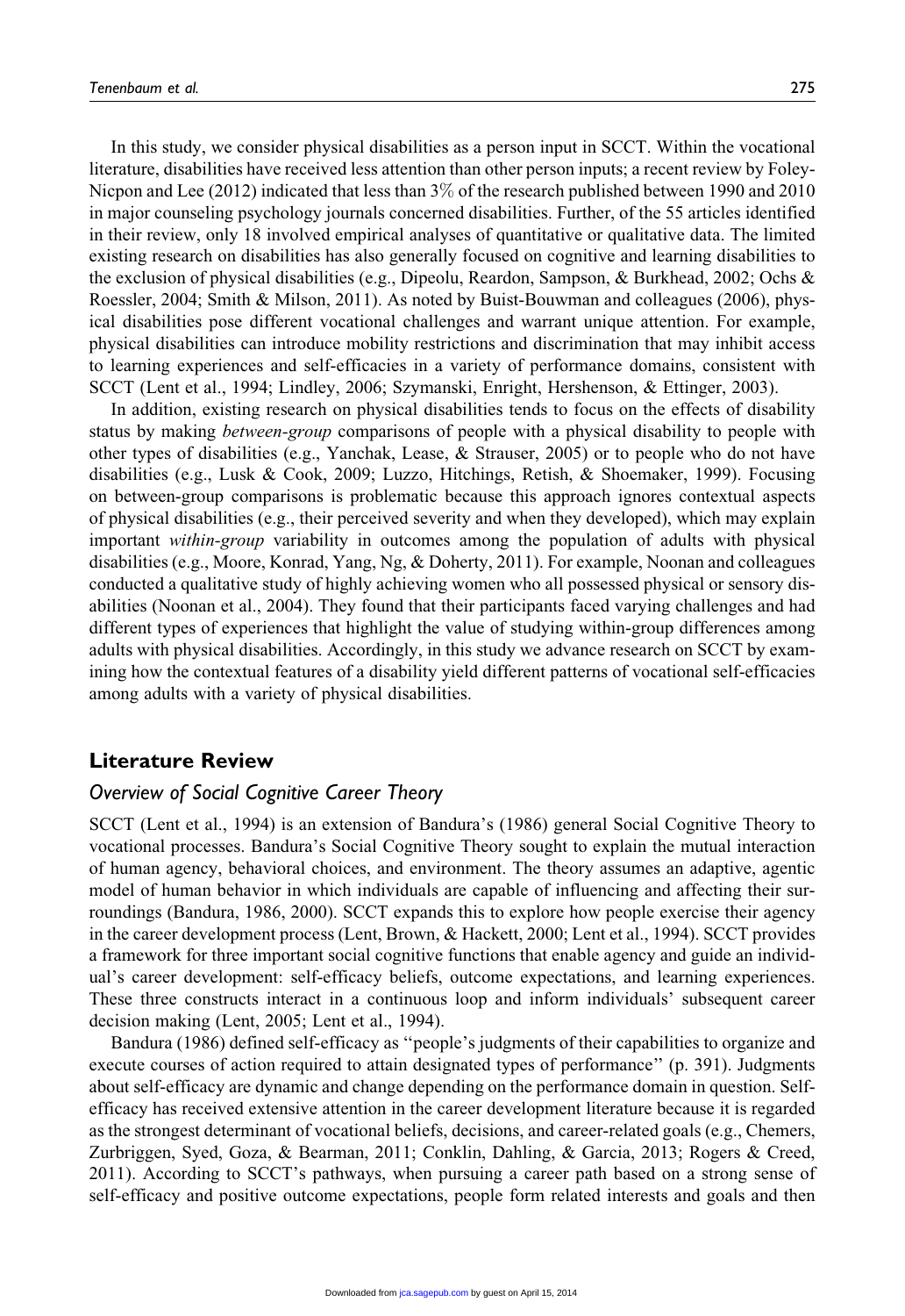take actions to arrive at these objectives. SCCT posits that people assess their subsequent performance, which creates a feedback loop that continues to shape self-efficacy. As people learn about their capabilities and observe the outcomes of their behaviors, their self-efficacy judgments, interests, and goals change in a constantly dynamic, evolving process (Lent, 2005; Lent et al., 1994).

The choice model of SCCT also describes person inputs and affordances that influence vocational processes (Lent, 2005; Lent, Brown, Brenner et al. 2001; Lent, et al., 1994, 2000). Person inputs are enduring characteristics, such as race, gender, and disabilities, which shape the types of learning experiences that an individual is likely to experience. Learning experiences are further qualified by background affordances, such as opportunity structures and socialization. Person inputs also shape later contextual affordances (i.e., situational barriers and supports; Dahling & Thompson, 2010) that people might experience. For example, the person input of race influences the extent to which a person is likely to experience discriminatory treatment, which might dissuade interests and goals in the domain where discrimination was experienced.

#### Disabilities in Social Cognitive Career Theory

The effects of experiences with physical disabilities on self-efficacy are largely understudied as indicated by a recent review of the self-efficacy literature by Lindley (2006). These effects are important because they can inhibit individuals' subsequent career choices and vocational development (Hutchinson, Versnel, Chin, & Munby, 2008). Lowered self-efficacy, regardless of why it occurs, poses a variety of problems for individuals; research and theory asserts that less self-efficacious individuals tend to be less determined and committed to goals, more apprehensive, receive less pleasure and reward from their experiences, have lower intrinsic interest, set less challenging goals for themselves, and exhibit lower performance on many different tasks (Bandura, 1986; Bouffard-Bouchard, Parent, & Larivee, 1991; Schunk, 1984). Thus, understanding the conditions under which physical disabilities can detract from self-efficacy in SCCT is particularly important to understanding a variety of distal outcomes.

This research question is increasingly important, given a critical need for vocational rehabilitation and counseling for physically disabled war veterans, particularly in the United States (Drebing et al., 2012). Advances in medical practices have saved the lives of many veterans wounded in combat, who subsequently need additional supports to readjust to civilian work with a disability (Hendricks & Amara, 2008). Changes in employment laws have also resulted in more research interest in the personnel practices of employers regarding disabled candidates and employees (e.g., Fraser, Ajzen, Johnson, Hebert, & Chan, 2011) and the employment barriers that disabled employees sometimes encounter (Feldman, 2004).

One contextual factor related to physical disabilities that is important to consider is the age at which the disability manifested (Moore et al., 2011). Moore et al. noted that many studies on disabilities either discard data from participants who became disabled as children or ignore this contextual factor in their data altogether. Results from their study of workers with disabilities demonstrated that age of onset (which was simply operationalized as a dichotomous variable distinguishing between childhood or adult onset) moderated the effects of several different types of cognitive and physical disabilities on life satisfaction and perceived discrimination. These findings suggest that more nuanced research attending to the context of physical disabilities is needed.

A second contextual factor that has received little research attention from vocational psychologists is the severity of a physical disability. We define the severity of a disability in terms of its perceived impact on major life functions, which include, but are not limited to, communication with others, self-care, and mobility (Peterson, 2005; Ustün, Kostanjsek, & Chatterji, 2010). Critically, people with the same medical diagnosis may vary considerably in the perceived severity of a particular disability, which should have important impacts on self-efficacy as predicted by SCCT.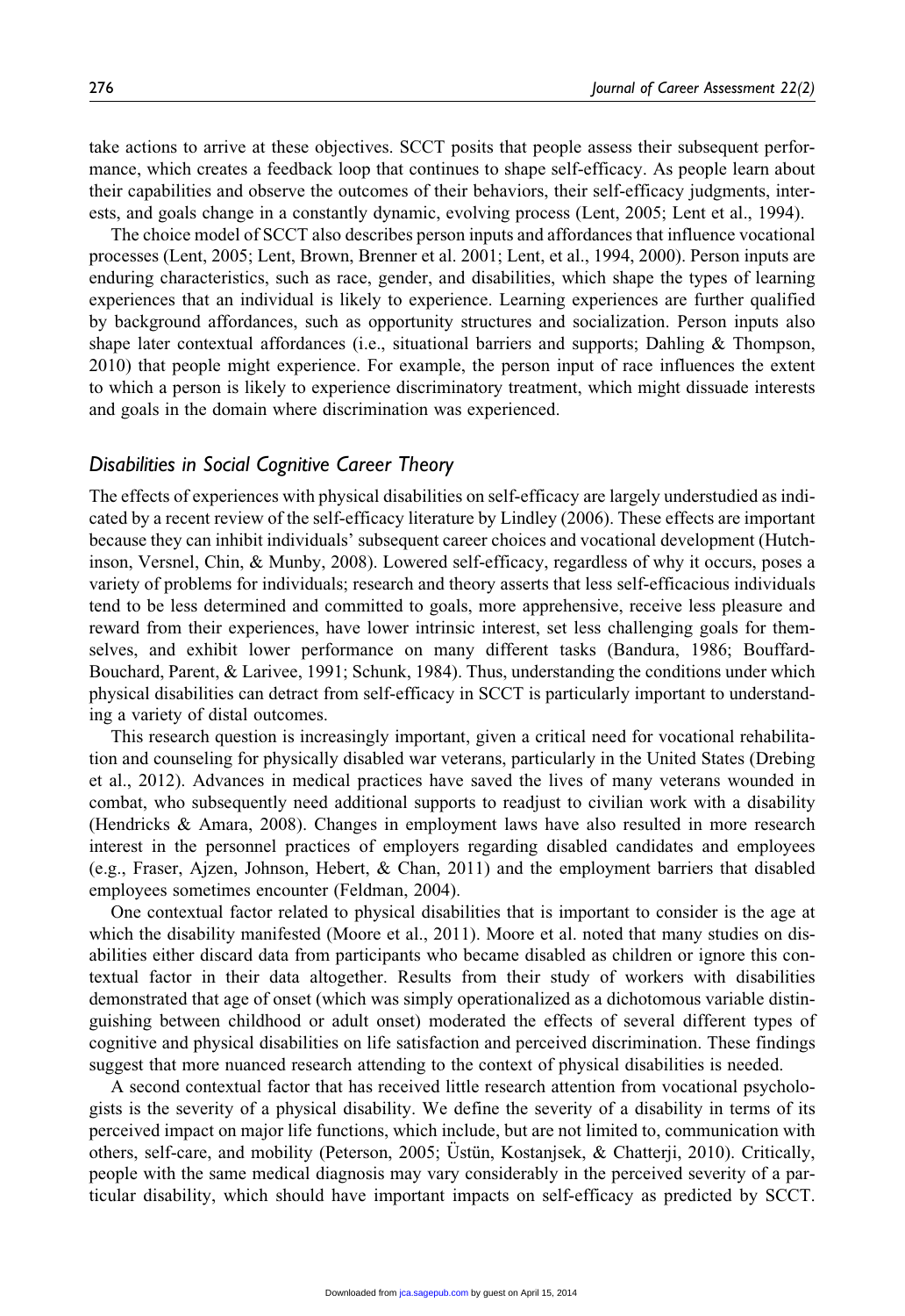Taken together, these findings highlight the importance of considering age of disability onset and perceived disability severity in vocational research.

#### Hypothesis Development

Building on the limited research on the context of physical disabilities in SCCT, we hypothesize that the severity of a physical disability and the age of onset will interact to influence vocational selfefficacies. Specifically, we predict that individuals who are disabled later in life and who perceive their disabilities to be severe will experience the lowest levels of self-efficacy. This expectation is grounded in social cognitive theory (Bandura, 1986) and SCCT (Lent et al., 1994), which both describe a feedback mechanism between domain performance and domain self-efficacy. Consistent with these theories, self-efficacy should be low when people perceive that their ability to perform major life functions has been restricted relative to their previous abilities; adults with late-onset, severe disabilities may contrast their current abilities with their abilities prior to become disabled, leading to lower self-efficacy judgments. A similar proposition was offered by Lindley (2006) who stated that "acquired disabilities ... may arrest or alter a career path already in motion; negative vocational experiences attributable to discrimination in the workplace and/or loss of abilities may erode existing self-efficacy beliefs'' (pp. 153–154). In contrast, people who develop a disability in childhood do not have existing, well-formed efficacy judgments to serve as a standard of comparison. Accordingly, the perceived severity of a disability should not influence their self-efficacy judgments later in life as adults (Feldman, 2004; Lindley, 2006).

The specific self-efficacies that we examined are from Holland's (1959, 1996) Realistic, Investigative, Artistic, Social, Enterprising, and Conventional (RIASEC) framework. Holland theorized that vocational learning experiences, self-efficacies, outcome expectations, and interests can be organized into six types: Realistic, Investigative, Artistic, Social, Enterprising, and Conventional. We focus on the RIASEC framework in this study because it captures the broadest range of occupational efficacies. Furthermore, this choice connects our study to past research that has examined RIASEC interests among adults with disabilities (Rohe & Krauss, 1998; Turner, Unkefer, Cichy, Peper, & Juang, 2011). These studies showed that individuals with disabilities differ somewhat in their occupational interests (e.g., having lower social interests; Rohe & Krauss, 1998), when compared to individuals without disabilities, and that many people with disabilities work in jobs that do not have a good match to their interest profiles (Turner et al., 2011). Our focus on RIASEC selfefficacies in this study may help explain some of these findings concerning RIASEC interests in previous work.

We hypothesize that age of onset and disability severity will have an interactive relationship with self-efficacies in the (a) Realistic, (b) Investigative, (c) Artistic, (d) Social, (e) Enterprising, and (f) Conventional areas, with the lowest self-efficacy reported when self-rated severity is high and the age of onset occurs later in life. To provide a strong test of these hypotheses, we control for other person inputs (gender, age, education level, and childhood SES) and RIASEC learning experiences in each analysis, consistent with SCCT.

## Method

#### **Participants**

Participants consisted of 153 individuals with physical disabilities residing in the United States. The mean age was 38.89 (standard deviation  $[SD] = 13.73$ , range of 18–73), and women comprised 59.1% of the sample. The sample was 6.8% Hispanic or Latino/Latina. With respect to race, 88.6% of the participants identified as Caucasian, 4.5% as African American, 3.1% as Asian American, 3% as Native American or Alaskan, and 0.8% as members of other groups. When asked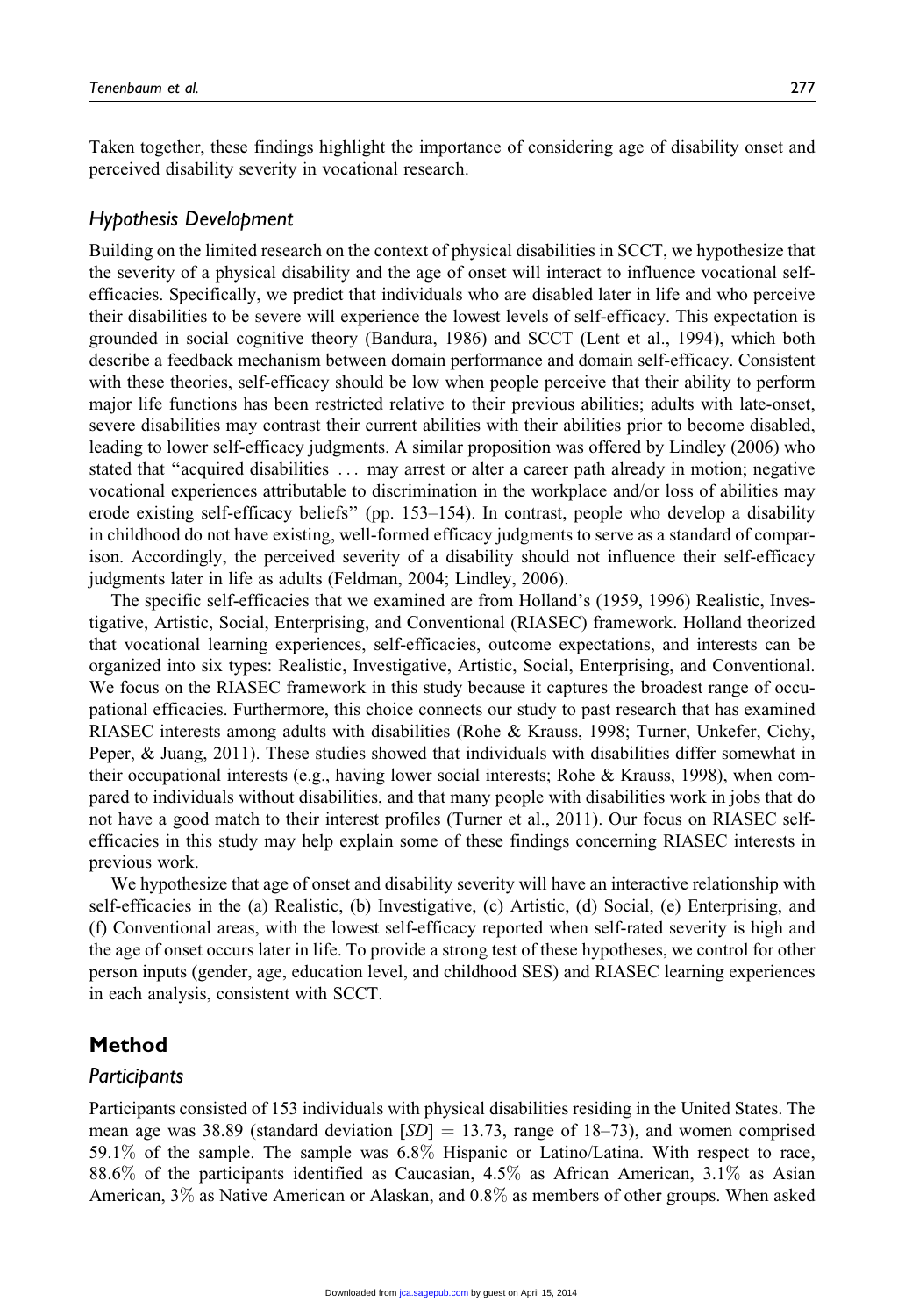about their employment status, 21.2% of the participants reported working full time, 21.2% worked part time, and 57.6% were unemployed. Concerning their level of education, 42.4% of the participants reported obtaining less than an undergraduate degree (high school diploma/GED, and/or some college), while 44.7% had undergraduate degrees and 12.9% had graduate-level degrees. We asked the participants to estimate their SES today and when they were growing up; 0% described their current SES as upper class, 9.1% as upper middle class, 38.6% as middle class, 32.6% as lower middle class, and 19.7% as lower class. While they were growing up, 0.8% of the participants were upper class, 21.2% were upper middle class, 47% were middle class, 22.7% were lower middle class, and 8.3% were lower class.

We asked participants to describe their disabilities in an open-ended question, with a special emphasis on reporting any formal medical diagnoses. We rationally coded the resulting narrative descriptions into nine categories agreed upon by the authors, with  $28.8\%$  ( $n = 38$ ) involving injuries or deformities of the spine or central nervous system (e.g., spinal muscular atrophy or spinal bifida), 17.4% (23) involving joint and connective tissue injuries or deformities (e.g., Ehlers-Danlos syndrome or severe osteoarthritis), 9.8% (13) involving paralysis and serious mobility restrictions (e.g., polio-related paralysis or paraplegia), 8.3% (11) involving amputation of a limb or appendage, 8.3% (11) with cardiovascular disorders or deformities (e.g., acute endocarditis or pulmonary hypertension), 7.6% (10) with chronic pain or fatigue disorders (e.g., fibromyalgia), 7.6% (10) with severe autoimmune and inflammatory disorders (e.g., lupus or multiple sclerosis),  $6.1\%$  (8) with sensory injuries or deformities (e.g., aniridia or deafness), and  $6.1\%$  (8) serious disorders of other organs and systems (e.g., kidney failure requiring dialysis or type 1 diabetes with mobility complications). We made these categorizations so that we could later ascertain whether specific types of disabilities were associated with higher or lower levels of our variables of interest.

#### **Measures**

Severity of Physical Disabilities. The 12-item version of the World Health Organization Disability Assessment Schedule II (WHODAS 2.0) was used to determine the severity of participants' physical disabilities (Üstün et al., 2010; Üstün, Kostanjsek, & Chatterji, 2010). The WHODAS 2.0 was developed from a set of International Classification of Functioning, Disability and Health (ICF) items and is used to measure health and disability across cultures. The measure covers six major life domains that disabilities may impact: cognition (e.g., understanding others), mobility (e.g., being able to get around), self-care (e.g., unassisted hygiene and eating), getting along (e.g., interacting with other people), life activities (e.g., domestic responsibilities and work), and participation (e.g., joining in community activities). Respondents indicated their difficulty performing major life functions on a 5-point scale ranging from 1 (none) to 5 (extreme or cannot do). Sample questions include "Standing for long periods such as 30 minutes?'' ''Concentrating on doing something for ten minutes?'' and ''Maintaining a friendship?'' Scale scores were computed by summing all responses with a possible score range of 12–60, where higher scores indicate more severe disabilities.

The WHODAS 2.0 can be administered with either a 12-item version, which we used, or a 36 item version that elaborates on the same six major life domains. We opted to use the 12-item version consistent with instructions in the WHODAS 2.0 manual, which reports that the 12-item version explains 81% of the variance of the 36-item version and is preferable when assessments of overall functioning are desired (Ustun et al., 2010, p. 16). Permission to use the WHODAS 2.0 was requested from the World Health Organization (WHO) consistent with instructions.

Validation research (Garin et al., 2010; Üstün, Kostanjsek et al., 2010) shows that the WHODAS 2.0 is moderately correlated with the Short Form-36 Health Survey that contains questions pertaining to similar criteria. Internal consistency was demonstrated to be .96 for the 36-item scale by Ustün, Kostanjsek, and Chatterji (2010). The study also provided evidence for the concurrent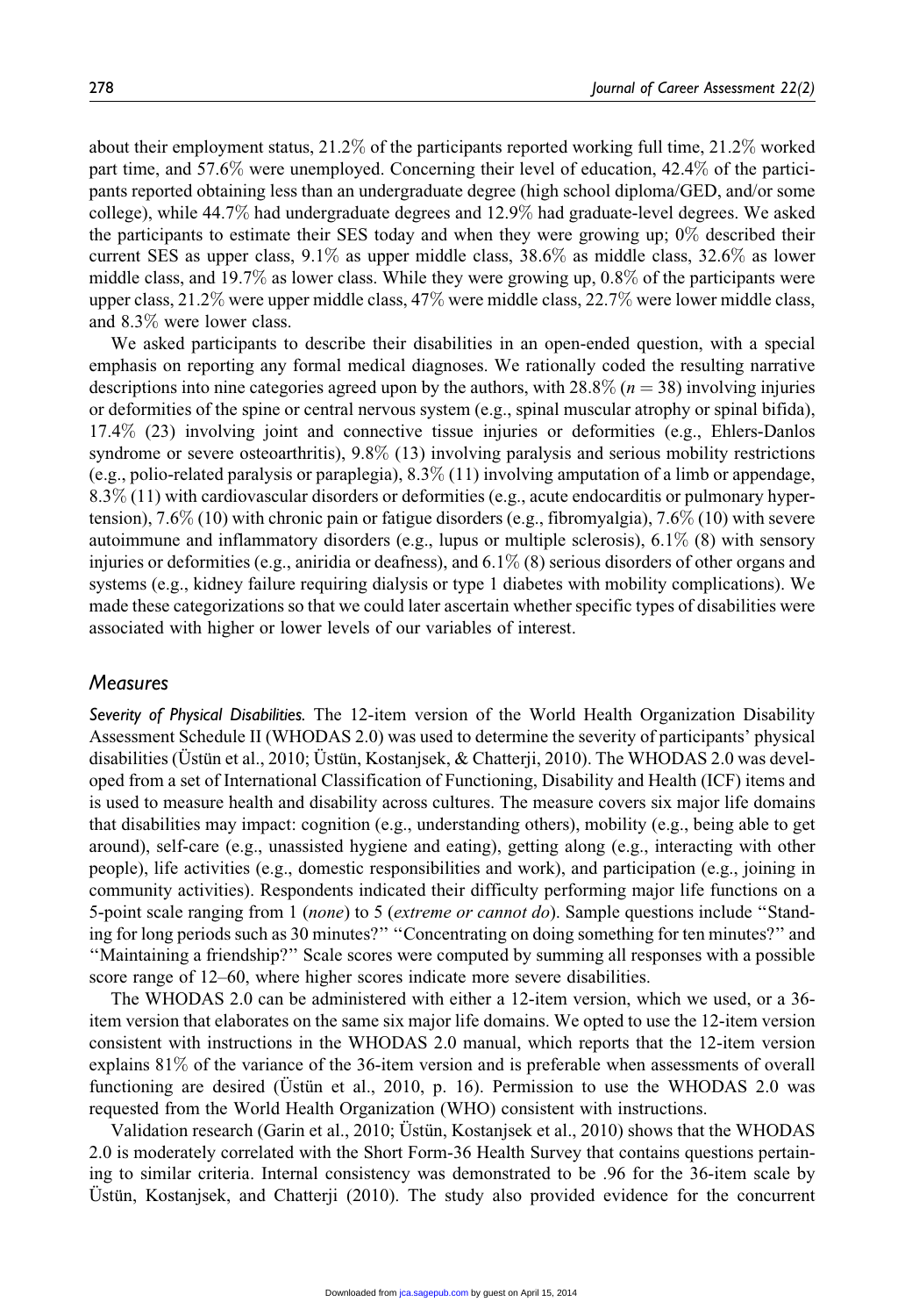validity of the WHODAS 2.0 using the WHO Quality-of-Life measure, the London Handicap Scale, the Functional Independent Measure, and the Short Form Health Survey. The reliability found for the 12-item version in our study was  $\alpha = .87$ .

Learning Experiences. The Learning Experience Questionnaire (LEQ) was used to measure participant's RIASEC learning through performance accomplishments, vicarious learning, verbal persuasion, and physiological arousal (Schaub, 2004). The LEQ contains 20 items for each of the six RIASEC areas for a total of 120 items. Of the 20 items in each area, 5 inquire about performance accomplishments, 5 about vicarious learning, 5 about verbal persuasion, and 5 about physiological arousal. All items are reported on a 6-point Likert-type scale ranging from 1 (strongly disagree) to 6 (strongly agree). Sample items include ''I have made simple car repairs'' (realistic performance accomplishments), ''In school, I saw teachers whom I admired work on science projects'' (investigative vicarious learning), and ''People whom I respect have encouraged me to play a musical instrument'' (artistic verbal persuasion). Scores were computed for each RIASEC area by averaging the full set of 20 items, yielding a possible score between 1 and 6; higher scores indicate more learning experiences in the domain.

Internal consistency reliabilities for the LEQ scales have been shown to be more than .70 for all domains (Schaub, 2004; Schaub & Tokar, 2005; Thompson & Dahling, 2012; Tokar et al., 2007; Williams & Subich, 2006). Schaub and Tokar (2005) also found that LEQ scores are strong predictors of self-efficacy. The reliabilities found in this study were  $\alpha = .89$  for realistic learning,  $\alpha = .88$  for investigative,  $\alpha = .78$  for artistic,  $\alpha = .85$  for social,  $\alpha = .88$  for enterprising, and  $\alpha = .81$  for conventional.

Self-Efficacy. The Self-Efficacy Questionnaire (SEQ) was used to measure participants' RIASEC selfefficacies (Lenox & Subich, 1994). The SEQ includes 5 items for each of the six RIASEC categories for a total of 30 items. Participants were asked to indicate their degree of confidence in completing various activities on a 10-point scale ranging from 1 (completely unsure) to 10 (completely sure). Examples of these activities include ''helping people who are upset or troubled'' (social), ''using algebra to solve mathematical problems'' (investigative), and ''operating power tools such as a drill press or grinder or sewing machine'' (realistic). Scores were computed for each RIASEC area by averaging the full set of 5 items, yielding a possible score between 1 and 10; higher scores indicate more self-efficacy in the domain.

Williams and Subich (2006) found reliabilities for the SEQ ranging from .60 to .90 for the RIASEC themes. Betz and Gwilliam (2002) also found correlations between the SEQ and similar scales ranging from .59 to .81. The reliabilities in this study were  $\alpha = .87$  for realistic self-efficacy,  $\alpha = .90$  for investigative,  $\alpha = .87$  for artistic,  $\alpha = .88$  for social,  $\alpha = .90$  for enterprising, and  $\alpha = .89$  for conventional.

#### Procedure

Participants were recruited using an online participant pool called Amazon Mechanical Turk (MTurk; http://www.mturk.com). MTurk was developed in 2005 by Amazon.com, Inc., to pair up volunteer ''workers'' with ''employers'' who require large groups of people to complete short computerized tasks for business or scholarly purposes. Participants in this study received 80 cents for a complete response to the survey; typical payments on MTurk range from US\$.01 up to US\$1.00 for a more time-consuming task (Buhrmester, Kwang, & Gosling, 2011). We recruited through MTurk because it allows access to a very wide set of potential respondents with special characteristics, such as physical disabilities, who would otherwise be difficult to sample; at present, over 500,000 people are registered MTurk workers and eligible participants in studies. Moreover, several recent studies (e.g., Buhrmester et al., 2011; Mason & Suri, 2012; Paolicci, Chandler, & Ipeirotis, 2010) have found that the demographic diversity of respondents on MTurk and the quality of data available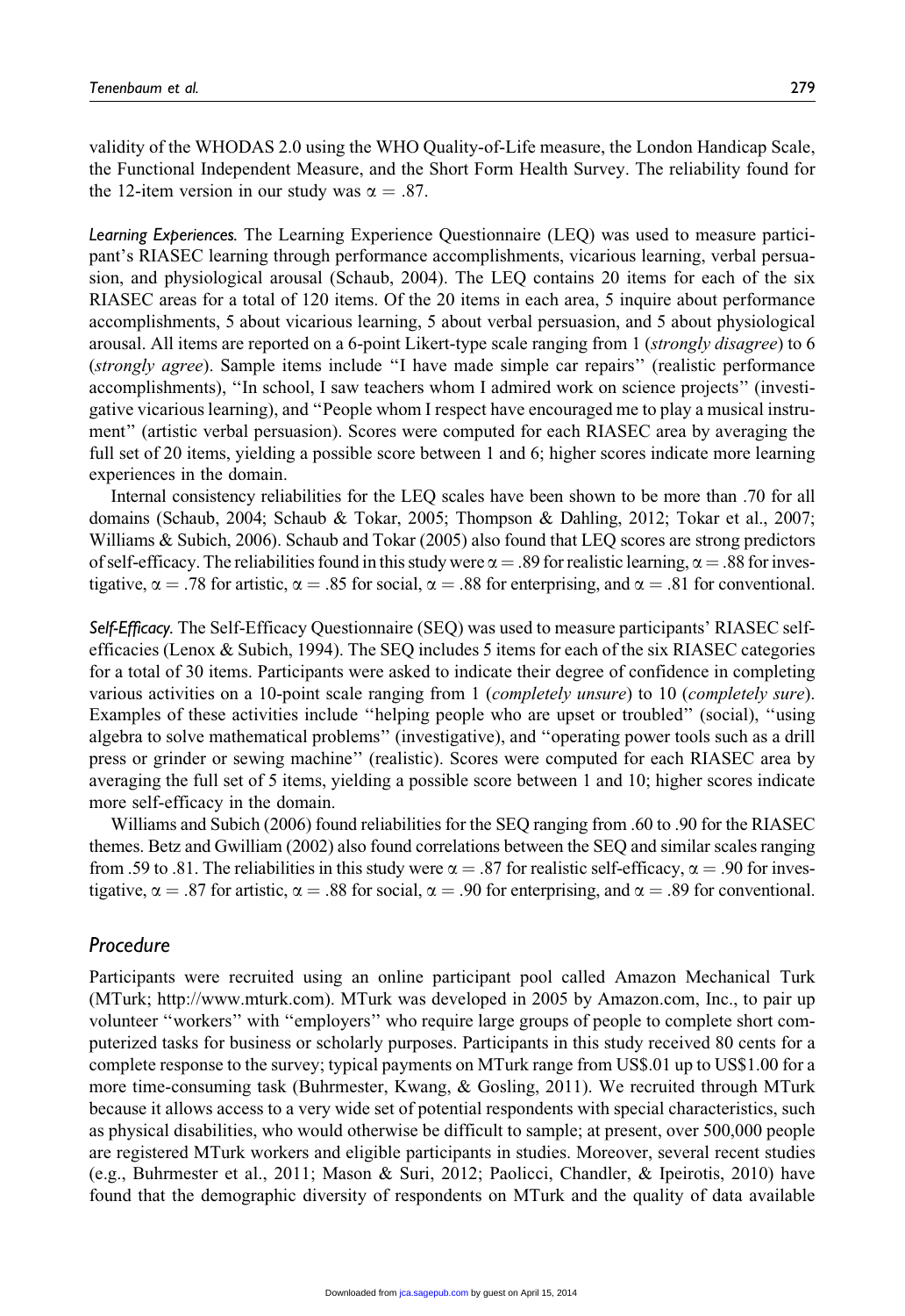through the system closely parallel or exceed those found with matched samples recruited in person. These studies also found that the measurements collected using MTurk show good reliability and factorial stability over time.

Eligible participants were restricted through screening filters to be U.S. residents, to have a physical disability, and to not have a complicating psychological, learning, or mental disability. We restricted access among adults with these complicating conditions so that we could isolate the relationships of physical disabilities with self-efficacies. To ensure that our data would be viable, we embedded several quality-control items in longer questionnaires to confirm that participants were carefully attending to the survey (e.g., ''Please select 'strongly disagree' as the answer to this question''). Repeat IP addresses and MTurk worker identification numbers were blocked to prevent duplicate responses from the same person. In addition to the U.S. residency requirement, we screened participants on the basis of their self-rated comfort with the English language to remove data for any participants who may have misinterpreted the survey items. Participants who finished the survey unreasonably quickly (i.e., in less than five minutes) were also excluded, given a low likelihood that they could have feasibly read the items closely. Finally, participants who gave descriptions of their disability that were too vague to categorize (e.g. ''skin'') or that did not qualify as physical disabilities (e.g. ''OCD'') were dropped as well. Based on these checks, we excluded data from three participants who reported low English proficiency, eight who missed one or more of the quality-control questions, two who finished the survey too quickly, and eight whose disability descriptions were too vague or did not qualify. Thus, we had a final sample of 132 responses for hypothesis testing (86.5% of the original sample of 153 responses).

## **Results**

We began our analysis by evaluating the sample to determine whether mean scores on the WHO-DAS 2.0, LEQ, or SEQ varied across the different disability groupings that we identified (e.g., spinal/central nervous system injuries vs. joint and connective tissue disorders). We conducted a one-way analysis of variance on these self-report measures using the disability category as our factor of interest. No significant mean differences emerged between any of the groups for any of the dependent variables, so we combined the full sample for all analyses that follow.

Table 1 reports correlations and descriptive statistics for demographic and self-report items. As shown in the table, disability severity (WHODAS 2.0 scores) is generally unrelated to either learning experiences or self-efficacy across RIASEC domains. However, other person inputs in the table, particularly gender and age, are related to several dimensions of learning experiences and self-efficacy, consistent with SCCT (Lent et al., 1994). Moreover, learning experiences in a particular RIASEC domain are strongly correlated with self-efficacy in that domain, consistent with previous research (e.g., Schaub & Tokar, 2005).

We tested our hypotheses concerning the interactive effects of disability severity and age of onset on RIASEC self-efficacies using hierarchical moderated multiple regression. Following practices outlined by Aiken and West (1991), we mean centered both disability severity and age of onset prior to creating the interaction term. To provide a strong test of the hypothesis for each type of selfefficacy, we controlled for other person inputs in Step 1 (gender, age, childhood perceived SES, and education level) and learning experiences in the same domain in Step 2. We then entered the centered main effects of disability severity and age of onset in Step 3 and the interaction term in Step 4. Table 2 summarizes the results of these analyses for each RIASEC self-efficacy. As shown in this table, the interaction term had significant effects on self-efficacy in the Realistic, Artistic, Social, and Conventional domains and approached significance in the Enterprising domain ( $p = .06$ ). Self-efficacy in the Investigative area was not predicted by the interaction. The effect sizes for the interaction terms ranged from 1% (enterprising) to 7% (artistic), which are quite strong for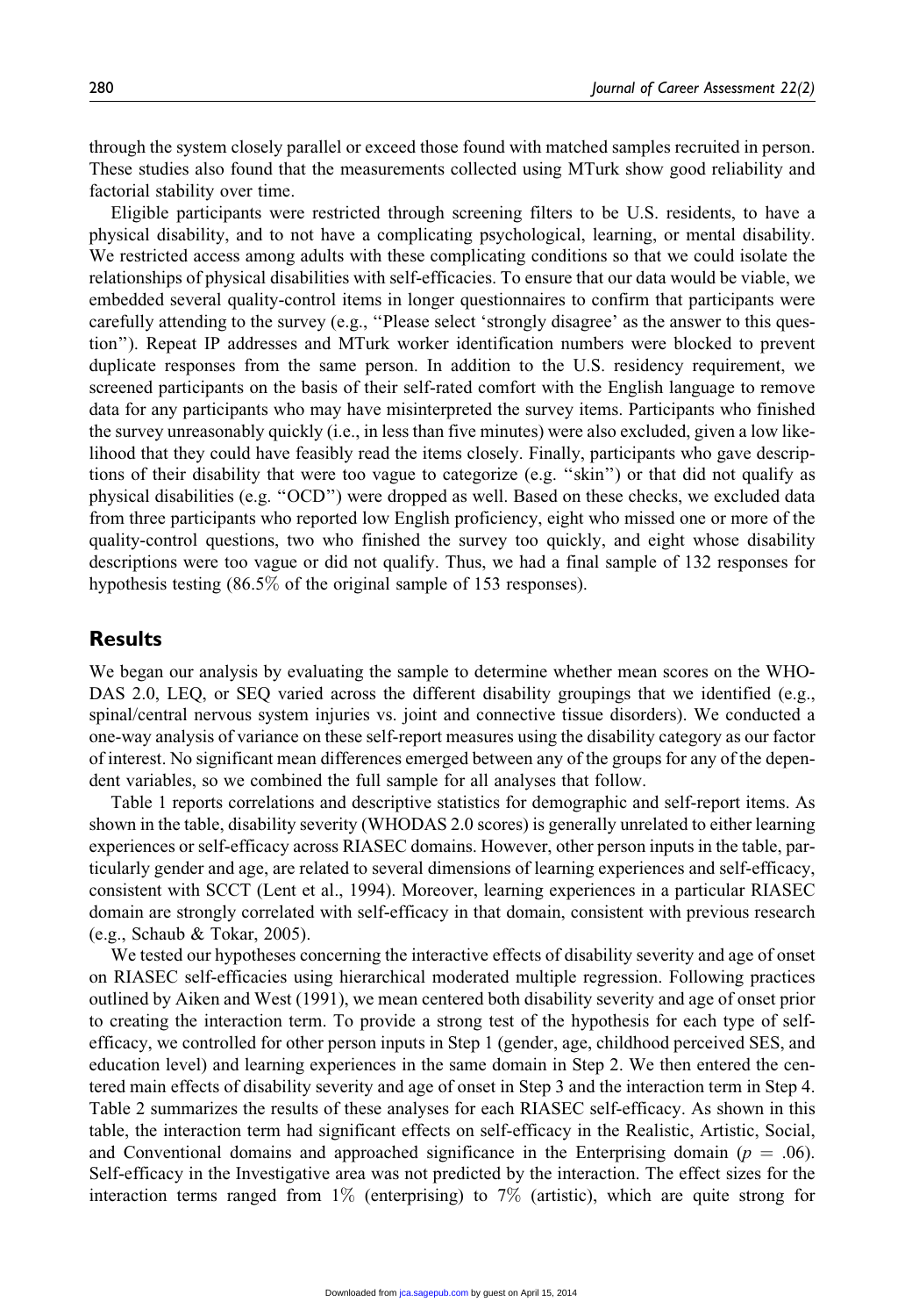| Measure                                                                                                                                                                                                                                                                                                                                                                                                                                                  | ξ | S                                                                                                                                                                                                             |                                                                                                                                                                                                                                                                                                             |                                                                                                                                                                                                                        | 4               | LO,                                                          | ۰o                                                                                                                                              |                                                                                                                                     | $\infty$ | ᡡ                                                                | $\overline{\mathsf{C}}$                              | $=$ | $\overline{a}$ | $\tilde{ }$                  | $\overline{4}$                                                                                                                                     | Ľ                                                                                                                                                                                                                                                                                                                   | $\tilde{ }$      | $\overline{\phantom{0}}$     | $\frac{\infty}{\infty}$ |
|----------------------------------------------------------------------------------------------------------------------------------------------------------------------------------------------------------------------------------------------------------------------------------------------------------------------------------------------------------------------------------------------------------------------------------------------------------|---|---------------------------------------------------------------------------------------------------------------------------------------------------------------------------------------------------------------|-------------------------------------------------------------------------------------------------------------------------------------------------------------------------------------------------------------------------------------------------------------------------------------------------------------|------------------------------------------------------------------------------------------------------------------------------------------------------------------------------------------------------------------------|-----------------|--------------------------------------------------------------|-------------------------------------------------------------------------------------------------------------------------------------------------|-------------------------------------------------------------------------------------------------------------------------------------|----------|------------------------------------------------------------------|------------------------------------------------------|-----|----------------|------------------------------|----------------------------------------------------------------------------------------------------------------------------------------------------|---------------------------------------------------------------------------------------------------------------------------------------------------------------------------------------------------------------------------------------------------------------------------------------------------------------------|------------------|------------------------------|-------------------------|
| S = Social; E = Enterprising; C = Conventional. For gender, I = male and 2 = female. For education level, I = less than an undergraduate degree, 2 = undergraduate degree, and 3 =<br>Notes. Internal consistency estimates are reported on<br>Childhood SES<br>5. WHODAS<br>Onset Age<br>Education<br>Gender<br>Age<br>7. LER<br>ក្នុងគ<br>3€<br><b>SER</b><br><b>SEA</b><br>ž<br>SEE<br>SES<br>ΞS<br><u>n</u><br>ف<br>$\overline{a}$<br>4:<br>$\infty$ |   | $\frac{1}{2}$ $\frac{1}{2}$ $\frac{1}{2}$ $\frac{1}{2}$ $\frac{1}{2}$ $\frac{1}{2}$ $\frac{1}{2}$ $\frac{1}{2}$ $\frac{1}{2}$ $\frac{1}{2}$<br>జ<br>83<br>ŝ<br>6.69<br>င္ပ<br>$\overline{0}$<br>$\frac{4}{8}$ | $\frac{15}{4}$ $\frac{15}{8}$ $\frac{15}{8}$ $\frac{15}{8}$ $\frac{15}{8}$ $\frac{15}{8}$ $\frac{15}{8}$ $\frac{15}{8}$ $\frac{15}{8}$ $\frac{15}{8}$ $\frac{15}{8}$ $\frac{15}{8}$ $\frac{15}{8}$ $\frac{15}{8}$ $\frac{15}{8}$ $\frac{15}{8}$ $\frac{15}{8}$ $\frac{15}{8}$ $\frac{15}{8}$ $\frac{15}{8}$ | ا عَزَّجَ وَ عَزَّمَ وَ عَقَّةٍ وَ عَزَمَ عَقَّةٍ الْمَرْكَبَةِ الْمَرْكَبَةِ الْمَرْكَبَةِ الْمَرْك<br>الْمَرْكَبَةِ وَ مَنْ عَزْمَةٍ وَ عَنْ الْمَرْكَبَةِ وَ عَنْ الْمَرْكَبَةِ الْمَرْكَبَةِ الْمَرْكَبَةِ الْمَرْ | - 8855685888588 | $\mathbf{B} = \mathbf{S} \mathbf{S} = \mathbf{S} \mathbf{S}$ | the diagonal WHODAS = disability severity score; LE = learning experiences; SE = self-efficacy; R = Realistic; I = lnvestigative; A = Artistic; | $85 \pm \frac{25}{10} \times \frac{25}{10} \times \frac{25}{10} \times \frac{25}{10} \times \frac{25}{10} = 85 \pm \frac{25}{10} =$ |          | <b>8 * * * * * * * * * *</b><br>R <del>+</del> ¤ & m m m x x x x | <b>* * * * * * * *</b><br>8 8 8 8 7 <u>– 6 8 4</u> 7 |     | $\overline{8}$ | ៵<br>៓៓៓៓៓៓៓៓៓៓៓៓ <i>៓</i> ៓ | $\overset{*}{\mathcal{S}}\overset{*}{\mathcal{S}}\overset{*}{\mathcal{S}}\overset{*}{\mathcal{S}}\overset{*}{\mathcal{S}}\overset{*}{\mathcal{S}}$ | $\frac{1}{2}$ $\frac{1}{2}$ $\frac{1}{2}$ $\frac{1}{2}$ $\frac{1}{2}$ $\frac{1}{2}$ $\frac{1}{2}$ $\frac{1}{2}$ $\frac{1}{2}$ $\frac{1}{2}$ $\frac{1}{2}$ $\frac{1}{2}$ $\frac{1}{2}$ $\frac{1}{2}$ $\frac{1}{2}$ $\frac{1}{2}$ $\frac{1}{2}$ $\frac{1}{2}$ $\frac{1}{2}$ $\frac{1}{2}$ $\frac{1}{2}$ $\frac{1}{2}$ | ្លុំ ន័<br>ខេត្ត | graduate<br>90<br>55*<br>90. | 89                      |
| degree.                                                                                                                                                                                                                                                                                                                                                                                                                                                  |   |                                                                                                                                                                                                               |                                                                                                                                                                                                                                                                                                             |                                                                                                                                                                                                                        |                 |                                                              |                                                                                                                                                 |                                                                                                                                     |          |                                                                  |                                                      |     |                |                              |                                                                                                                                                    |                                                                                                                                                                                                                                                                                                                     |                  |                              |                         |

Table 1. Means, Standard Deviations, and Correlations Between Measures. Table 1. Means, Standard Deviations, and Correlations Between Measures.

281

 $* p < 0.05.$  \*\*  $p < 0.1$ .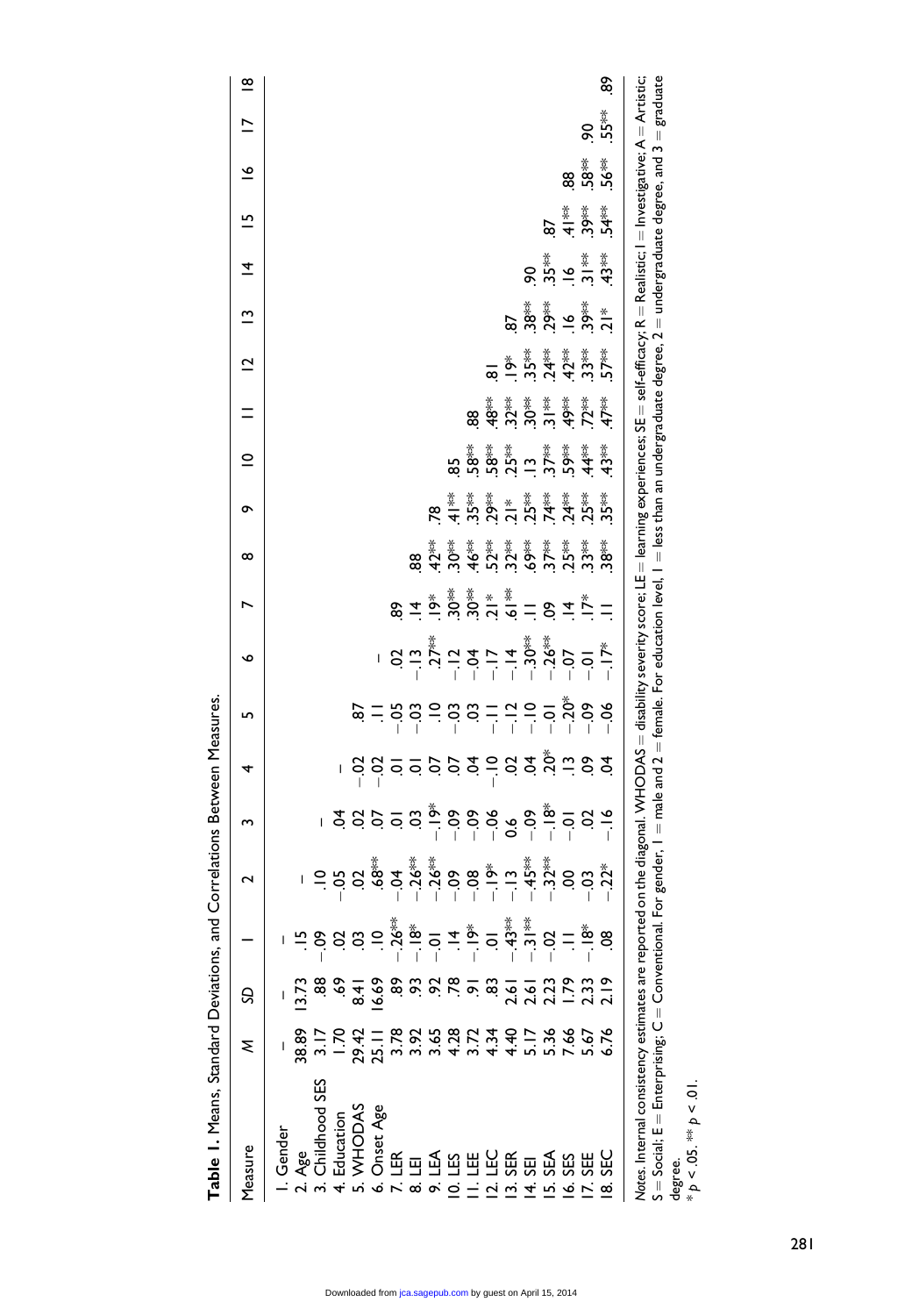| A nolus<br>Varraccion<br>$\frac{1}{2}$<br>٦<br>١ |
|--------------------------------------------------|
|                                                  |
|                                                  |
| )<br>}<br>}<br>V adamet:                         |
|                                                  |
|                                                  |
|                                                  |
|                                                  |

|      |                                                                                                                                                                                              |                  |                     |                      |                                                                   |                                                                                      |               |   |                                                                                     |                                | DVs: Interest area self-efficacies                                    |                                   |                            |   |                                                                                       |                                  |                                                       |                                |                                          |
|------|----------------------------------------------------------------------------------------------------------------------------------------------------------------------------------------------|------------------|---------------------|----------------------|-------------------------------------------------------------------|--------------------------------------------------------------------------------------|---------------|---|-------------------------------------------------------------------------------------|--------------------------------|-----------------------------------------------------------------------|-----------------------------------|----------------------------|---|---------------------------------------------------------------------------------------|----------------------------------|-------------------------------------------------------|--------------------------------|------------------------------------------|
|      |                                                                                                                                                                                              |                  | Realistic           |                      |                                                                   | Investigative                                                                        |               |   | Artistic                                                                            |                                |                                                                       | Social                            |                            |   | Enterprising                                                                          |                                  |                                                       | Conventional                   |                                          |
| Step | Predictor                                                                                                                                                                                    | $\circ$          |                     | Step<br>$\Delta R^2$ | ≏                                                                 |                                                                                      | $\frac{6}{4}$ | ≃ |                                                                                     | Sep2<br>∆K                     | ≏                                                                     |                                   | Sep<br>AR <sup>2</sup>     | ∞ |                                                                                       | $\frac{\text{Step}}{\Delta R^2}$ | ≃                                                     |                                | $\frac{\text{Spec}}{\Delta \mathcal{R}}$ |
|      | Gender                                                                                                                                                                                       |                  | $-27** -4.10$       | **<br>19*            |                                                                   |                                                                                      | $.27**$       |   |                                                                                     | *** 16                         | ິ                                                                     |                                   | ິວ                         |   |                                                                                       | इं                               |                                                       |                                | å                                        |
|      | Current age                                                                                                                                                                                  |                  | $\frac{0.50}{0.30}$ |                      | * * *<br><b>0: 4 = 0: 5 0: 0: 0:</b><br>      0: 5 0: 0: 0: 0<br> | $-2.89$<br>$-1.82$<br>$-1.83$<br>$-1.83$<br>$-1.83$<br>$-1.83$<br>$-1.83$<br>$-1.87$ |               |   | $0.14$<br>$-1.21$<br>$-1.32$<br>$-1.32$<br>$-1.35$<br>$-1.35$<br>$-1.35$<br>$-1.35$ |                                | $\begin{array}{c}\n 13 \\  -35 \\  -75 \\  -75 \\  -75\n \end{array}$ | 846888664<br>016688064<br>0160000 |                            |   | $-0.788$<br>$-0.58$<br>$-0.58$<br>$-0.58$<br>$-0.58$<br>$-0.58$<br>$-0.58$<br>$-0.52$ |                                  | **<br>2010 - 10 سمیة<br>10 سمیة مناسبة 2012 - 10 سمیة | 14<br>1462889312<br>-0-0-0-0-1 |                                          |
|      | Childhood SES                                                                                                                                                                                |                  |                     |                      |                                                                   |                                                                                      |               |   |                                                                                     |                                |                                                                       |                                   |                            |   |                                                                                       |                                  |                                                       |                                |                                          |
|      | Education level                                                                                                                                                                              |                  | $-0.02$             |                      |                                                                   |                                                                                      |               |   |                                                                                     |                                |                                                                       |                                   |                            |   |                                                                                       |                                  |                                                       |                                |                                          |
|      | earning experiences                                                                                                                                                                          | .55**            | $8.42$<br>-2.03     | $27**$               |                                                                   |                                                                                      |               |   |                                                                                     |                                |                                                                       |                                   |                            |   |                                                                                       |                                  |                                                       |                                |                                          |
|      | Disability severity                                                                                                                                                                          | $\sum_{i=1}^{n}$ |                     | $\Omega$             |                                                                   |                                                                                      | รั?<br>32≉    |   |                                                                                     | $\overset{*}{\mathfrak{P}}$ as |                                                                       |                                   | 33*<br>03*                 |   |                                                                                       |                                  |                                                       |                                | *<br>၃<br>၁<br>၁<br>၁                    |
|      | Disability onset age                                                                                                                                                                         | $\sum_{i=1}^{k}$ | $-1.98$             |                      |                                                                   |                                                                                      |               |   |                                                                                     |                                |                                                                       |                                   |                            |   |                                                                                       |                                  |                                                       |                                |                                          |
|      | Severity × Onset Age                                                                                                                                                                         | $23**$           | $-3.5$              | $.05**$              |                                                                   |                                                                                      | S             |   | -4.95                                                                               | $\sum_{i=1}^{n}$               |                                                                       |                                   | $\overset{*}{\mathcal{A}}$ |   |                                                                                       | ້ອ                               |                                                       |                                | $\overline{3}$                           |
|      | interaction                                                                                                                                                                                  |                  |                     |                      |                                                                   |                                                                                      |               |   |                                                                                     |                                |                                                                       |                                   |                            |   |                                                                                       |                                  |                                                       |                                |                                          |
|      | Notes. DVs = Dependent Variables; SES = socioeconomic status. For gender, 1 = male and 2 = female. For education level, 1 = less than an undergraduate degree, 2 = undergraduate degree, and |                  |                     |                      |                                                                   |                                                                                      |               |   |                                                                                     |                                |                                                                       |                                   |                            |   |                                                                                       |                                  |                                                       |                                |                                          |
|      | $3 =$ graduate degree.<br>*p < .05. **p < .01. $\dot{p}$ < .10.                                                                                                                              |                  |                     |                      |                                                                   |                                                                                      |               |   |                                                                                     |                                |                                                                       |                                   |                            |   |                                                                                       |                                  |                                                       |                                |                                          |

Downloaded from [jca.sagepub.com](http://jca.sagepub.com/) by guest on April 15, 2014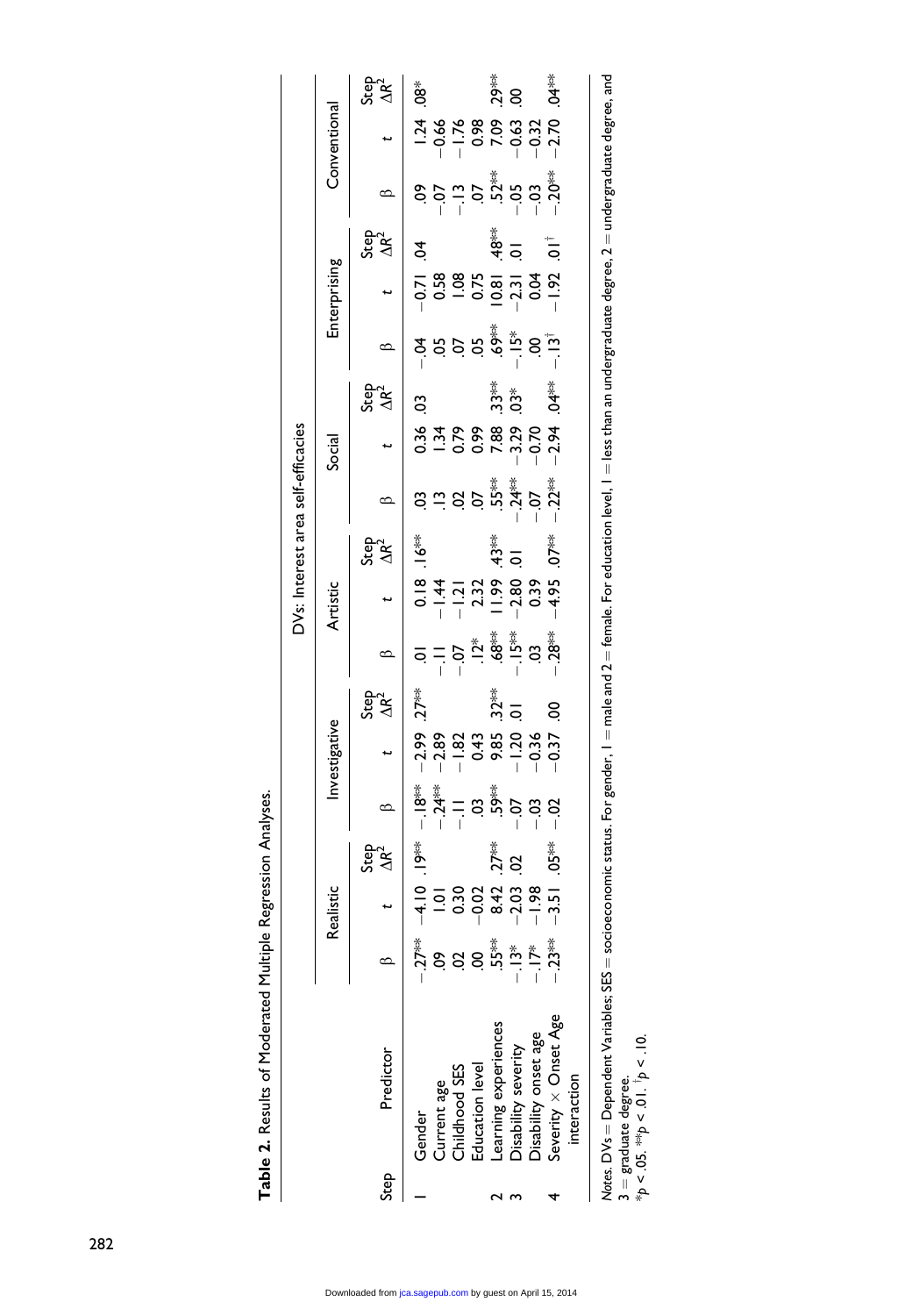

Figure 1. Interaction of severity of disability and age of disability onset predicting Social self-efficacy.

interactions (Frazier, Tix, & Barron, 2004). Overall, the full set of predictor variables explained between 43% (Social) and 67% (Artistic) of the variability in the self-efficacies, with learning experiences emerging as the strongest predictor in each analysis.

We probed the significant interaction terms following Aiken and West (1991) by plotting the interaction at high and low levels of disability severity and age of onset  $(+1 S D)$  and  $-1 S D$ , respectively). Because all of the interactions took a similar form, we present only the interaction for Social selfefficacy as an example (Figure 1). As shown in the figure, for participants whose disability manifested at an early age  $(-1 SD)$ , or approximately 8.42 years old), the relationship between disability severity and Social self-efficacy is not statistically significant (simple slope  $t = -0.38$ ,  $p = .70$ ). However, for participants whose disability manifested later in life  $(+1 S D)$ , or approximately 41.80 years old), the relationship between disability severity and Social self-efficacy is negative and significant ( $t =$  $-3.91, p < .001$ ). Similar findings were evident for the Realistic, Artistic, Enterprising, and Conventional domains, with participants who were disabled early in life exhibiting no significant differences in self-efficacy regardless of disability severity. In contrast, participants who were disabled later in life showed a moderate to strong, negative relationship between disability severity and self-efficacy. Thus, our hypotheses were supported with the exception of self-efficacy in the Investigative area.

As an exploratory analysis, we tested the effects of the disability severity and age of onset interaction on learning experiences in each domain. We conducted this analysis consistent with SCCT (Lent et al., 1994) to determine whether learning experiences act as a mediator of the relationships between the disability severity and the age of onset interaction and self-efficacies. However, we found no significant effects for the interaction onlearning experiences after controlling for the same set of personinputs (gender, age, childhood SES, and education level) and the centered main effects. Thus, learning experiences could not mediate this relationship. Overall, the results show that the disability severity and age of onset interaction affects RIASEC self-efficacies independent of vocational learning experiences.

#### **Discussion**

Physical disabilities are understudied in vocational psychology, and previous research has shown that the effects of disabilities on vocational processes are rarely straightforward (Foley-Nicpon &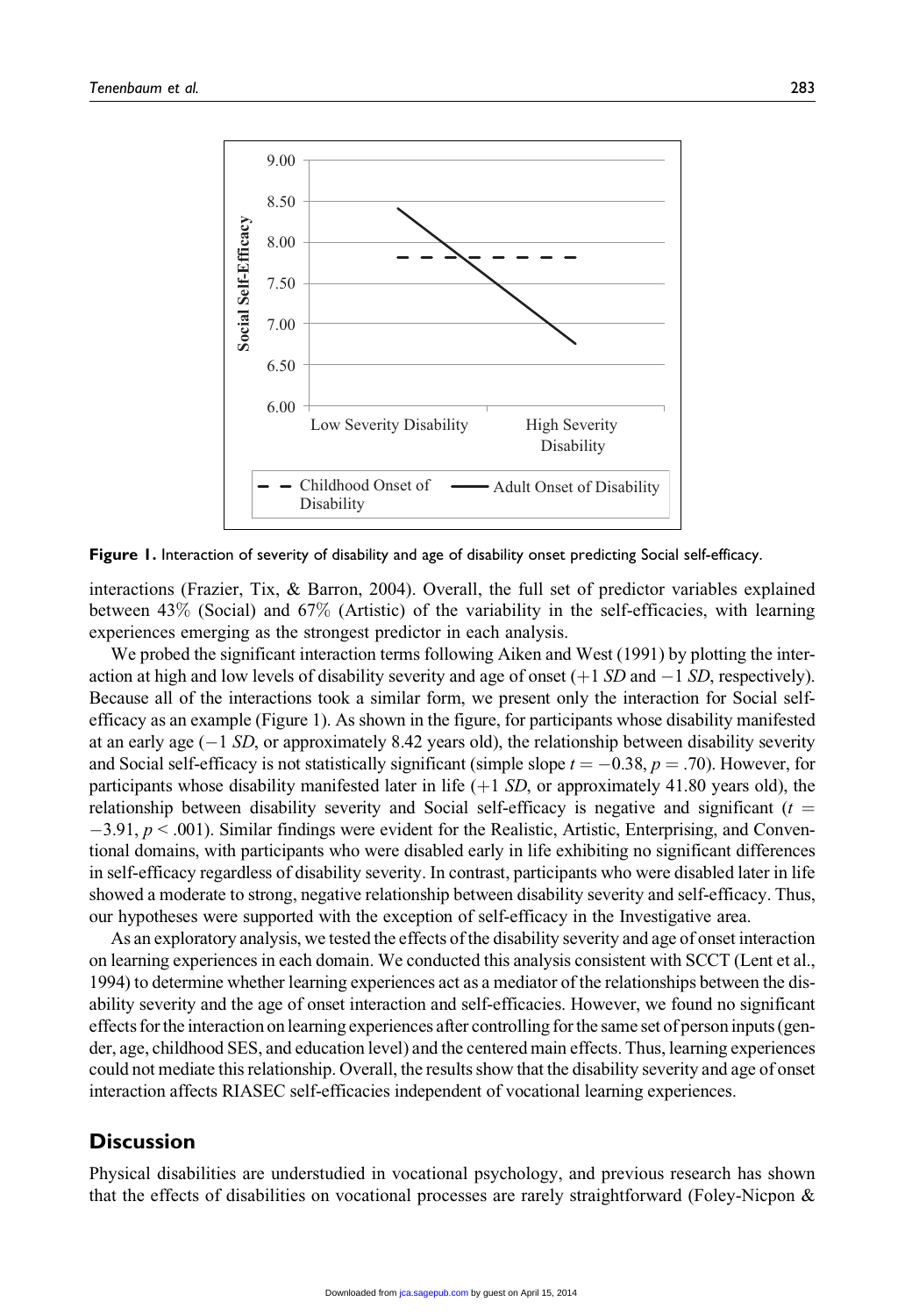Lee, 2012; Lindley, 2006; Moore et al., 2011). By evaluating the context of a physical disability, we demonstrated that the interactive effects of disability severity and age of onset have significant relationships with self-efficacy in the Realistic, Artistic, Social, and Conventional domains and approached conventional significance in the Enterprising domain. These relationships remained significant when controlling for a variety of other person antecedents derived from SCCT. Learning experiences, which operated independently of this interaction, exhibited the strongest relationships with self-efficacies. In total, our full set of predictor variables explained as much as 67% of the variability in self-efficacy scores (Artistic). The only domain in which the physical disability variables did not have or approach significant relationships was for Investigative self-efficacy.

These findings are important because they demonstrate that self-rated disability severity does not have a detrimental relation with vocational self-efficacies among those individuals who become disabled early in life. Consistent with social cognitive processes, we suggest that individuals who become disabled in childhood form their occupational self-efficacies in light of their disability. In contrast, individuals who become disabled later in life show a steeply negative relationship between self-rated disability severity and self-efficacies. A key proposition of social cognitive theory (Bandura, 1986) and SCCT (Lent et al., 1994) is that perceptions of domain-specific performance generate a feedback mechanism that shapes subsequent self-efficacy judgments. Consequently, adults who perceive that their late-onset disability has negatively impacted their ability to perform major life functions should report lower levels of self-efficacy in most RIASEC domains, consistent with our results.

Curiously, the interaction of disability severity and onset age had a significant or marginal relationship with all vocational self-efficacies, with the exception of the Investigative domain. This null finding may have occurred because the Investigative domain generally concerns knowledge acquisition, intellectual pursuit, critical analysis, and academic talent. The Investigative items in the SEQ, which involve actions such as solving math problems or performing a science experiment, are primarily focused on mental tasks that can be performed alone and that require minimal physical mobility. In contrast, all of the other domains as measured in the SEQ require physical mobility and/or interaction with others (which may present opportunities for discrimination). Thus, within the context of the domain as measured by the SEQ, *physical* disabilities may be irrelevant to Investigative self-efficacy (Holland, 1996; Lenox & Subich, 1994). However, future research on Investigative self-efficacy with a variety of different instruments is needed to confirm this finding.

We also found that the severity and age of onset interaction affected self-efficacy directly, rather than through learning experiences. Although SCCT positions disabilities as person inputs that shape learning experiences directly and self-efficacy indirectly, we found that the disability interaction affected self-efficacy directly and independently of learning experiences. We offer that perhaps disabilities, especially those that occur in adulthood, operate more like contextual affordances in SCCT rather than lifelong background variables. More recent research on SCCT acknowledges that contextual affordances do have direct effects on self-efficacies beyond those of learning experiences (e.g., Lent et al., 2001), which is consistent with our results. Further research on physical disabilities that is grounded in SCCT is needed to elaborate on these processes; it is likely that different vocational processes unfold depending on when in the life span one experiences a physical disability.

#### Directions for Future Practice

Our study offers several new directions for researchers and career counselors. We encourage practitioners to be sensitive to the context of a disability when providing vocational counseling to individuals with physical disabilities. We are not alone in making this observation; previous studies have called for counselors to exhibit greater sensitivity to the impact of disabilities on career development and recreational activities (e.g., Devine & Koch, 2003; Yanchak et al., 2005). However, while past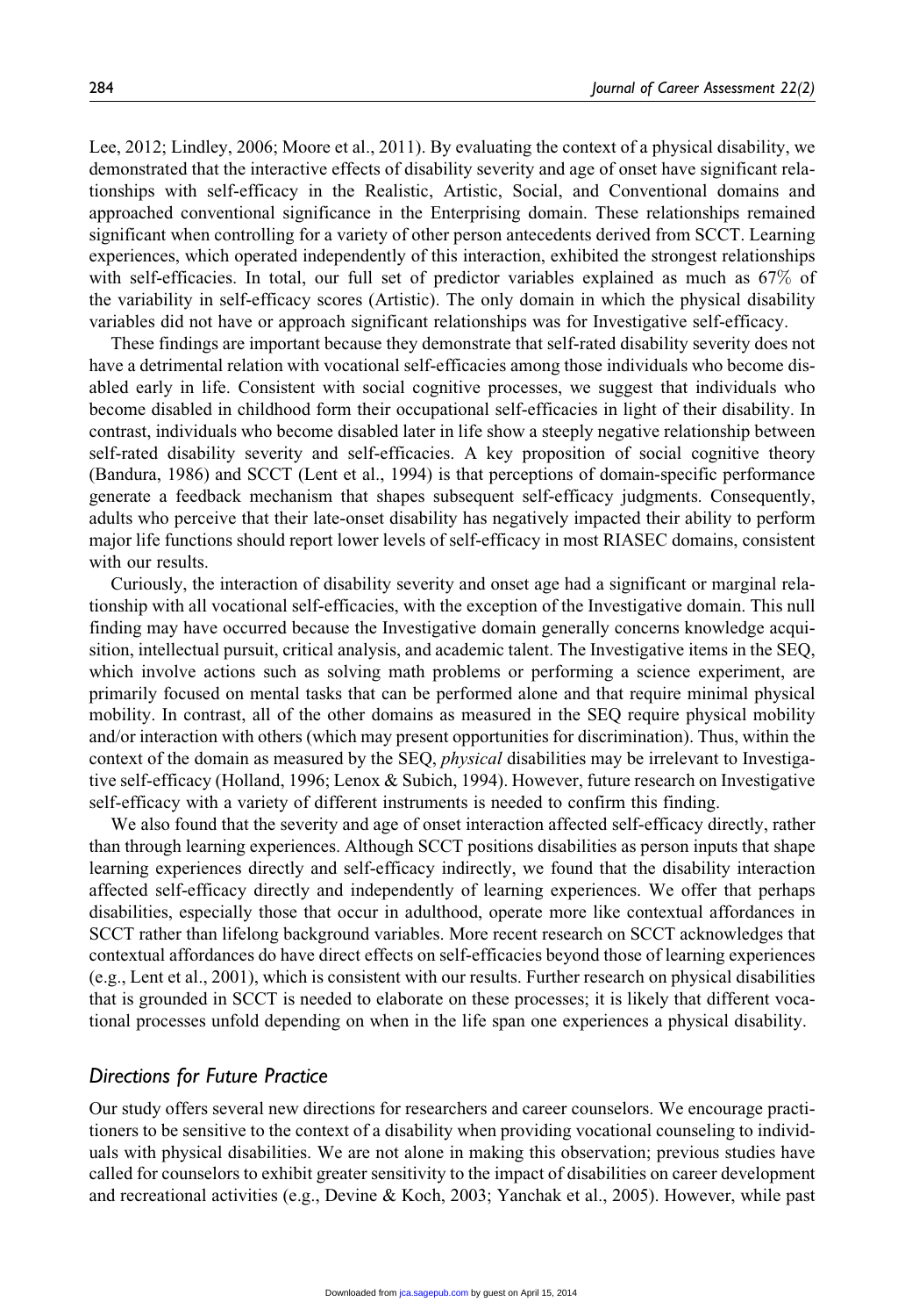research has documented that disability status impacts vocational self-efficacies (e.g., Luzzo et al., 1999), researchers have generally ignored the variations in experiences within the population of individuals with physical disabilities. Our results show that differences such as the perceived severity of the disability and the point in the life span at which it occurred are not negligible details. One implication of our findings is that counselors need to inquire deeply about the context of a disability to better understand the ways in which it might, or might not, be relevant to vocational development in a particular career domain.

Measures such as the WHODAS 2.0 (Ustun et al., 2010) provide a means for counselors to assess information about the daily impact of a disability. Aside from the WHODAS 2.0, a review article by Eby, Johnson, and Russell (1998) summarized the characteristics of several other assessment tools for use with clients with disabilities that practicing counselors may find useful. We also suggest that frameworks developed in rehabilitation psychology, particularly the ICF, offer useful conceptualizations for gaining a meaningful understanding of the context of a physical disability as it is experienced by a particular client (Peterson, 2005). For more details, we refer interested readers to Peterson and Elliott's (2008) review chapter on conceptualizations of disabilities for an overview of the ICF and its use by counseling psychologists. The insights gleaned from these more specific assessments of physical disabilities can supplement existing process models for working with clients having disabilities (e.g., Klein, Wheaton, & Wilson, 1997).

#### Limitations and Future Research Directions

Despite the contributions of this article, we have several limitations to acknowledge. First, our design was cross-sectional and our findings should be replicated with repeated-measures designs over time to track changes in self-efficacy among children and adults with disabilities. Selfefficacy is a dynamic construct that changes based on performance feedback (Lent, 2005), and although self-efficacy may drop significantly after the adult onset of a disability, it is possible that it might gradually recover as individuals learn to adapt. Moreover, the effects of a physical disability may wax and wane over time. Consequently, it may have been difficult for some participants to identify the precise point at which their disability manifested. Longitudinal research would allow for a better examination of the changing relationship between disability severity and self-efficacy.

Furthermore, there are many individual differences that might offset the impact of disability on self-efficacy judgments. Traits such as resilience or optimism may buffer against self-esteem losses, particularly among adults who experience late-onset disabilities. Conversely, individual differences such as a maximizing decision-making style could exacerbate self-esteem losses (Dahling & Thompson, 2013). We did not measure any personality traits in this study that could qualify our findings, but future studies could examine the impact of these traits on self-efficacy recovery.

Our data collection strategy through MTurk introduces other potential limitations. First, although our sample was quite diverse with respect to physical disability types, gender, education, and perceived SES, the sample lacked diversity in regard to race and ethnicity. Future studies with more diverse samples of adults with disabilities are desirable. Additionally, recruitment of online participants may restrict access to participants with certain types of disabilities. For example, potential participants from low SES backgrounds and with sensory disabilities, like blindness, may have lacked access to the necessary assistive technology to participate in this study. Outreach to low-SES participants is particularly critical, given that social status and financial resources are also important person inputs and background affordances in SCCT (Lent et al., 1994). It may also be the case that individuals with disabilities who use MTurk differ from the broader population of adults with disabilities in ways that we have not considered. Consequently, our findings should be replicated with samples recruited through other means.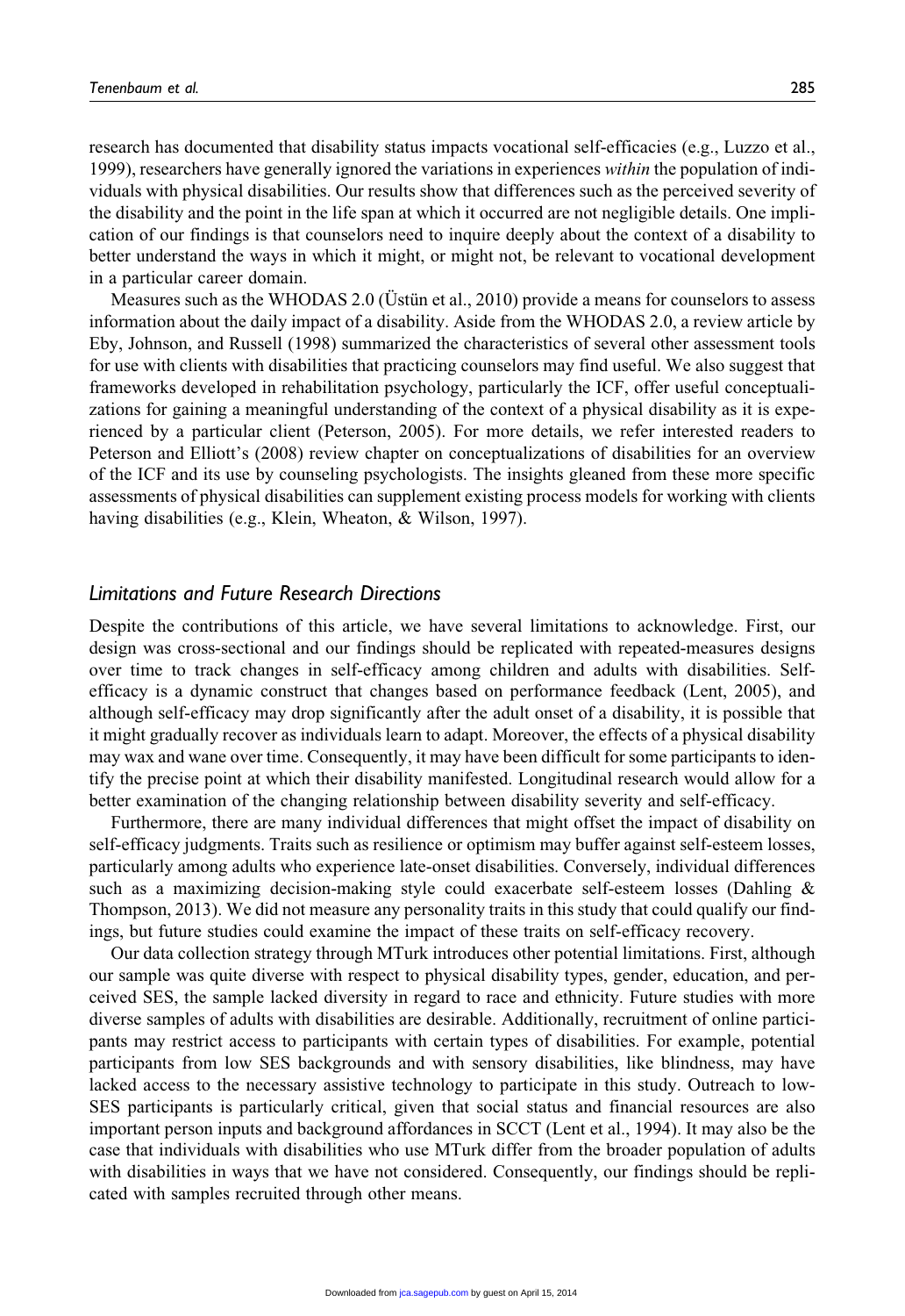# Conclusion

The results of this study point to a critical need for more research on physical disabilities and vocational processes. Disabilities are experienced and processed differently by each individual, and a consideration of this context is important to further develop theory and recommendations for practice. Self-efficacy development is a lifelong process informed by ongoing performance and experiences with work; as our knowledge of the constructs that influence this process improves, so will our ability to guide and assist clients with disabilities.

#### Authors' Note

All three authors contributed equally to this article.

#### Acknowledgments

The authors thank Mindi N. Thompson for her helpful feedback on a previous version of the manuscript.

#### Declaration of Conflicting Interests

The author(s) declared no potential conflicts of interest with respect to the research, authorship, and/or publication of this article.

#### Funding

The author(s) disclosed receipt of the following financial support for the research, authorship, and/or publication of this article: This research was supported by a MUSE grant from The College of New Jersey.

#### **References**

- Aiken, L. S., & West, S. G. (1991). Multiple regression: Testing and interpreting interactions. Thousand Oaks, CA: Sage.
- Bandura, A. (1986). Social foundations of thought and action: A social cognitive theory. Englewood Cliffs, NJ: Prentice-Hall.
- Bandura, A. (2000). Exercise of human agency through collective efficacy. Current Directions in Psychological Science, 9, 75–78.
- Betz, N. E., & Gwilliam, L. R. (2002). The utility of measures of self-efficacy for the Holland themes in African American and European American college students. Journal of Career Assessment, 10, 283-300. doi:10. 1177/10672702010003001
- Bouffard-Bouchard, T., Parent, S., & Larivee, S. (1991). Influence of self-efficacy on self-regulation and performance among junior and senior high-school age students. International Journal of Behavioral Development, 14, 153–164.
- Buist-Bouwman, M. A., De Graaf, R., Vollebergh, W. M., Alonso, J., Bruffaerts, R., Ormel, J., ... Vilagut, G. (2006). Functional disability of mental disorders and comparison with physical disorders: A study among the general population of six European countries. Acta Psychiatrica Scandinavica, 113, 492–500.
- Buhrmester, M., Kwang, T., & Gosling, S. D. (2011). Amazon's Mechanical Turk: A new source of inexpensive, yet high-quality, data? Perspectives on Psychological Science, 6, 3-5. doi:10.1177/1745691610393980
- Chemers, M. M., Zurbriggen, E. L., Syed, M., Goza, B. K., & Bearman, S. (2011). The role of efficacy and identity in science career commitment among underrepresented minority students. Journal of Social Issues, 67, 469–491. doi:10.1111/j.1540-4560.2011.01710.x
- Conklin, A. M., Dahling, J. J., & Garcia, P. A. (2013). Linking affective commitment, career self-efficacy, and outcome expectations: A test of social cognitive career theory. Journal of Career Development, 40, 68–83. doi:10.1177/0894845311423534
- Dahling, J. J., & Thompson, M. N. (2010). Contextual supports and barriers to academic choices: A policycapturing analysis. Journal of Vocational Behavior, 77, 374–382. doi:10.1016/j.jvb.2010.07.007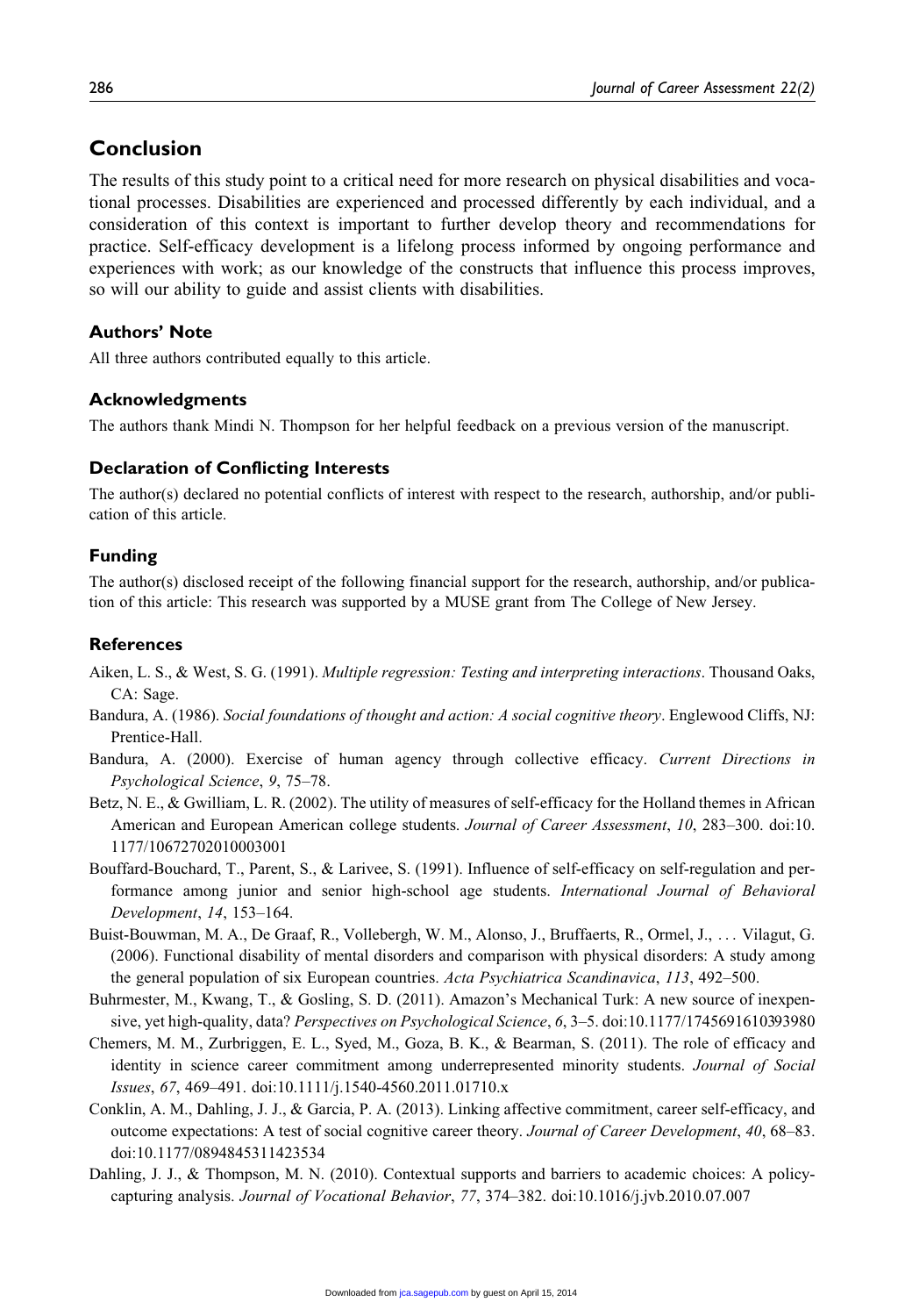- Dahling, J. J., & Thompson, M. N. (2013). Detrimental relations of maximization with academic and career attitudes. Journal of Career Assessment, 21, 278-294. doi: 10.1177/1069072712471322
- Devine, M., & Koch, L. C. (2003). Recreational planning: An important component of career counseling for people with disabilities. Work: Journal of Prevention, Assessment & Rehabilitation, 21, 83–88.
- Diemer, M. A., Wang, Q., Moore, T., Gregory, S. R., Hatcher, K. M., & Voight, A. M. (2010). Sociopolitical development, work salience, and vocational expectations among low socioeconomic status African American, Latin American, and Asian American youth. Developmental Psychology, 46, 619–635. doi:10.1037/a0017049
- Dipeolu, A., Reardon, R., Sampson, J., & Burkhead, J. (2002). The relationship between dysfunctional career thoughts and adjustment to disability in college students with learning disabilities. Journal of Career Assessment, 10, 413–427. doi:10.1177/1069072702238404
- Drebing, C. E., Mueller, L., Van Ormer, E., Duffy, P., LePage, J., Rosenheck, R., ... Penk, W. (2012). Pathways to vocational services: Factors affecting entry by veterans enrolled in Veterans Health Administration mental health services. Psychological Services, 9, 49–63. doi:10.1037/a0026662
- Eby, L. T., Johnson, C. D., & Russell, J. E. A. (1998). A psychometric review of career assessment tools for use with diverse individuals. Journal of Career Assessment, 6, 269-310. doi:10.1177/106907279800600302
- Feldman, D. C. (2004). The role of physical disabilities in early career: Vocational choice, the school-to-work transition, and becoming established. Human Resource Management Review, 14, 247–274. doi:10.1016/j. hrmr.2004.06.002
- Fisher, L. D., Gushue, G. V., & Cerrone, M. T. (2011). The influence of career support and sexual identity on sexual minority women's career aspirations. The Career Development Quarterly, 59, 441–454. doi:10.1002/ j.2161-0045.2011.tb00970.x
- Foley-Nicpon, M., & Lee, S. (2012) Disability research in counseling psychology journals: A 20-year content analysis. Journal of Counseling Psychology 59, 392–398. doi: 10.1037/a0028743
- Fouad, N. A., & Byars-Winston, A. M. (2005). Cultural context of career choice: Meta-analysis of race/ethnicity differences. The Career Development Quarterly, 53, 223–233.
- Fraser, R., Ajzen, I., Johnson, K., Hebert, J., & Chan, F. (2011). Understanding employers' hiring intention in relation to qualified workers with disabilities. Journal of Vocational Rehabilitation, 35, 1–11.
- Frazier, P. A., Tix, A. P., & Barron, K. E. (2004). Testing moderator and mediator effects in counseling psychology research. Journal of Counseling Psychology, 51, 115–134. doi:10.1037/0022-0167.51.1.115
- Garin, O., Ayuso-Mateos, J. L., Almansa, J., Nieto, M., Chatterji, S., Vilagut, G., ... Ferrer, M. (2010). Validation of the "world health organization disability assessment schedule, WHODAS-2". Health & Quality of Life Outcomes, 851–865.
- Hendricks, A. M., & Amara, J. H. (2008). Current veteran demographics and implications for veterans' health care. In N. D. Ainspan & W. E. Penk (Eds.), Returning wars' wounded, injured, and ill: A reference handbook (pp. 13–29).Westport, CT: Praeger.
- Holland, J. L. (1959). A theory of vocational choice. Journal of Counseling Psychology, 6, 35–45. doi:10.1037/ h0040767
- Holland, J. L. (1996). Exploring careers with a typology: What we have learned and some new directions. American Psychologist, 51, 397–406. doi:10.1037/0003-066X.51.4.397
- Hutchinson, N. L., Versnel, J., Chin, P., & Munby, H. (2008). Negotiating accommodations so that work-based education facilitates career development for youth with disabilities. Work: Journal of Prevention, Assessment & Rehabilitation, 30, 123–136.
- Klein, M. L., Wheaton, J. E., & Wilson, K. B. (1997). The career assessment of persons with disabilities: A review. Journal of Career Assessment, 5, 203–211. doi:10.1177/106907279700500206
- Lenox, R. A., & Subich, L. M. (1994). The relationship between self-efficacy beliefs and inventoried vocational interests. The Career Development Quarterly, 42, 302–313.
- Lent, R. W. (2005). A social cognitive view of career development and counseling. In S. D. Brown & R. W. Lent (Eds.), Career development and counseling: Putting theory and research to work (pp. 101–126). Hoboken, NJ: Wiley.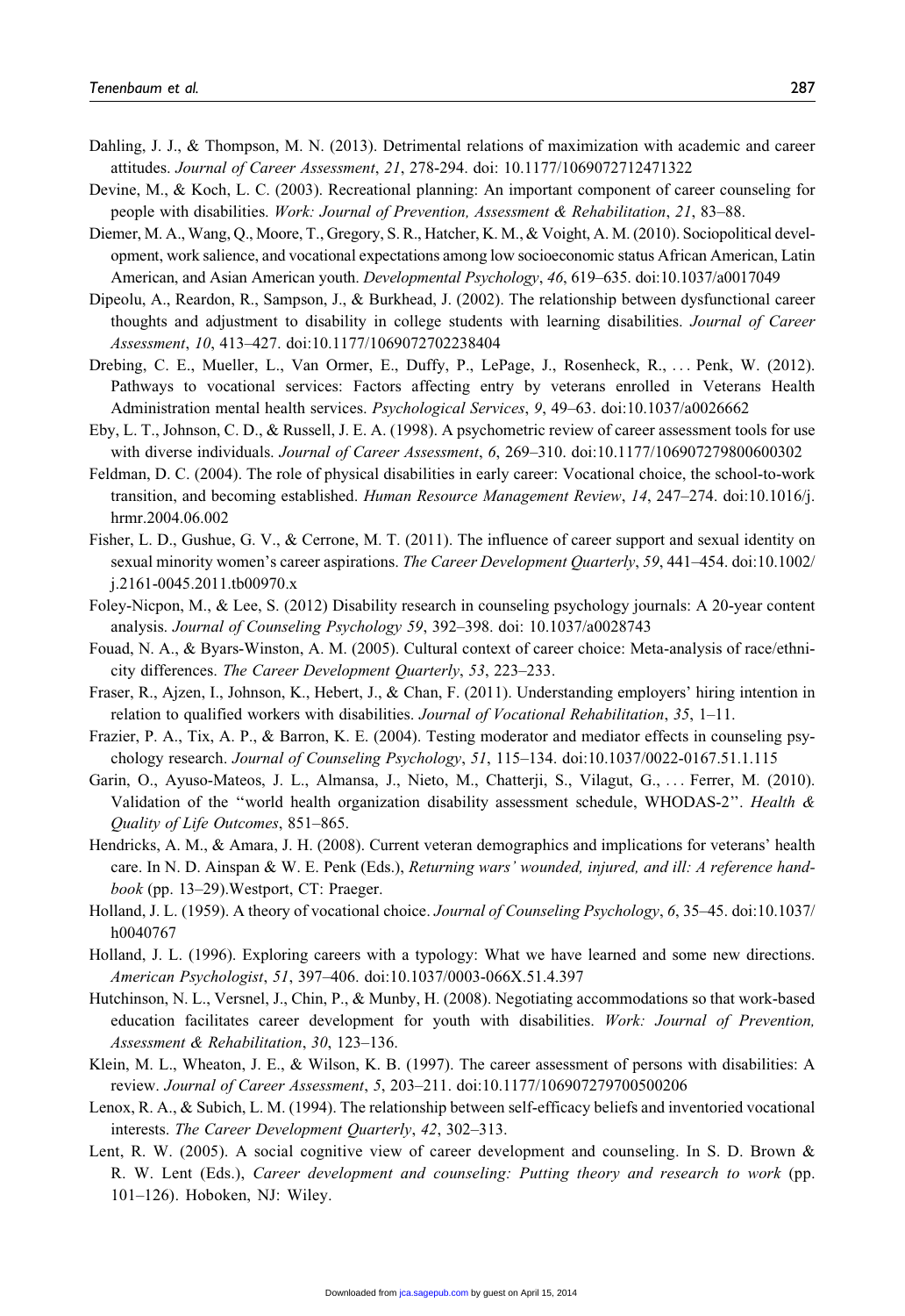- Lent, R. W., Brown, S., & Hackett, G. (1994). Toward a unifying social cognitive theory of career and academic interest, choice, and performance. Journal of Vocational Behavior, 45, 79–122. doi:10.1006/jvbe.1994.1027
- Lent, R. W., Brown, S., & Hackett, G. (2000). Contextual supports and barriers to career choice: A social cognitive analysis. Journal of Counseling Psychology, 47, 36–49. doi:10.1037/0022-0167.47.1.36
- Lent, R. W., Brown, S. D., Brenner, B., Chopra, S. B., Davis, T., Talleyrand, R., ... Suthakaran, V. (2001). The role of contextual supports and barriers in the choice of math/science educational options: A test of social cognitive hypotheses. Journal of Counseling Psychology, 48, 474–483. doi:10.1037/0022-0167.48.4.474
- Lindley, L. D. (2006). The paradox of self-efficacy: Research with diverse populations. *Journal of Career* Assessment, 14, 143–160.
- Lusk, S. L., & Cook, D. (2009). Enhancing career exploration, decision making, and problem solving of adolescent girls with disabilities. Journal of Vocational Rehabilitation, 31, 145–153.
- Luzzo, D., Hitchings, W. E., Retish, P., & Shoemaker, A. (1999). Evaluating differences in college students' career decision making on the basis of disability status. The Career Development Quarterly, 48, 142–156.
- Mason, W., & Suri, S. (2012). Conducting behavioral research on Amazon's mechanical turk. Behavior Research Methods, 44, 1–23. doi:10.3758/s13428-011-0124-6
- Moore, M. E., Konrad, A. M., Yang, Y., Ng, E. S. W., & Doherty, A. J. (2011). The vocational well-being of workers with childhood onset of disability: Life satisfaction and perceived workplace discrimination. Journal of Vocational Behavior, 79, 681–698. doi:10.1016/j.jvb.2011.03.019
- Morrow, S. L., Gore, P. A., & Campbell, B. W. (1996). The application of a sociocognitive framework to the career development of lesbian women and gay men. Journal of Vocational Behavior, 48, 136-148. doi:10. 1006/jvbe.1996.0014
- Noonan, B. M., Gallor, S. M., Hensler-McGinnis, N. F., Fassinger, R. E., Wang, S., & Goodman, J. (2004). Challenge and success: A qualitative study of the career development of highly achieving women with physical and sensory disabilities. Journal of Counseling Psychology, 51, 68–80. doi:10.1037/0022-0167. 51.1.68
- Ochs, L. A., & Roessler, R. T. (2004). Predictors of career exploration intentions: A social cognitive career theory perspective. Rehabilitation Counseling Bulletin, 47, 224–233. doi:10.1177/00343552040470040401
- Peterson, D. B. (2005). International classification of functioning, disability, and health: An introduction for rehabilitation psychologists. Rehabilitation Psychology, 50, 105–112. doi:10.1037/0090-5550.50.2.105
- Peterson, D. B., & Elliott, T. R. (2008). Advances in conceptualizing and studying disability. In S. D. Brown & R. W. Lent (Eds.), Handbook of counseling psychology (4th ed., pp. 212–230). Hoboken, NJ: John Wiley & Sons Inc.
- Paolacci, G., Chandler, J., & Ipeirotis, P. G. (2010). Running experiments on Amazon mechanical turk. Judgment and Decision Making, 5, 411–419.
- Rogers, M. E., & Creed, P. A. (2011). A longitudinal examination of adolescent career planning and exploration using a social cognitive career theory framework. Journal of Adolescence, 34, 163-172. doi:10.1016/j.adolescence.2009.12.010
- Rohe, D. E., & Krause, J. S. (1998). Stability of interests after severe physical disability: An 11-year longitudinal study. Journal of Vocational Behavior, 52, 45–58. doi:10.1006/jvbe.1996.1560
- Schaub, M. (2004). Social cognitive theory: Examining the mediating role of sociocognitive variables in the relation of personality to vocational interests. Dissertation Abstracts International, 64, 2463.
- Schaub, M., & Tokar, D. (2005). The role of personality and learning experiences in social cognitive career theory. Journal of Vocational Behavior, 66, 304–325. doi:10.1016/j.jvb.2004.09.005
- Schunk, D. H. (1984). Self-efficacy perspective on achievement behavior. Educational Psychologist, 19, 48–58.
- Smith, A., & Milson, A. (2011). Social cognitive career theory and adults with psychiatric disabilities: Bringing theory to practice. Journal of Applied Rehabilitation Counseling, 42, 20–25.
- Szymanski, E. M., Enright, M. S., Hershenson, D. B., & Ettinger, J. M. (2003). Career development theories, constructs, and research: Implications for people with disabilities. In E. M. Szymanski & R. M. Parker